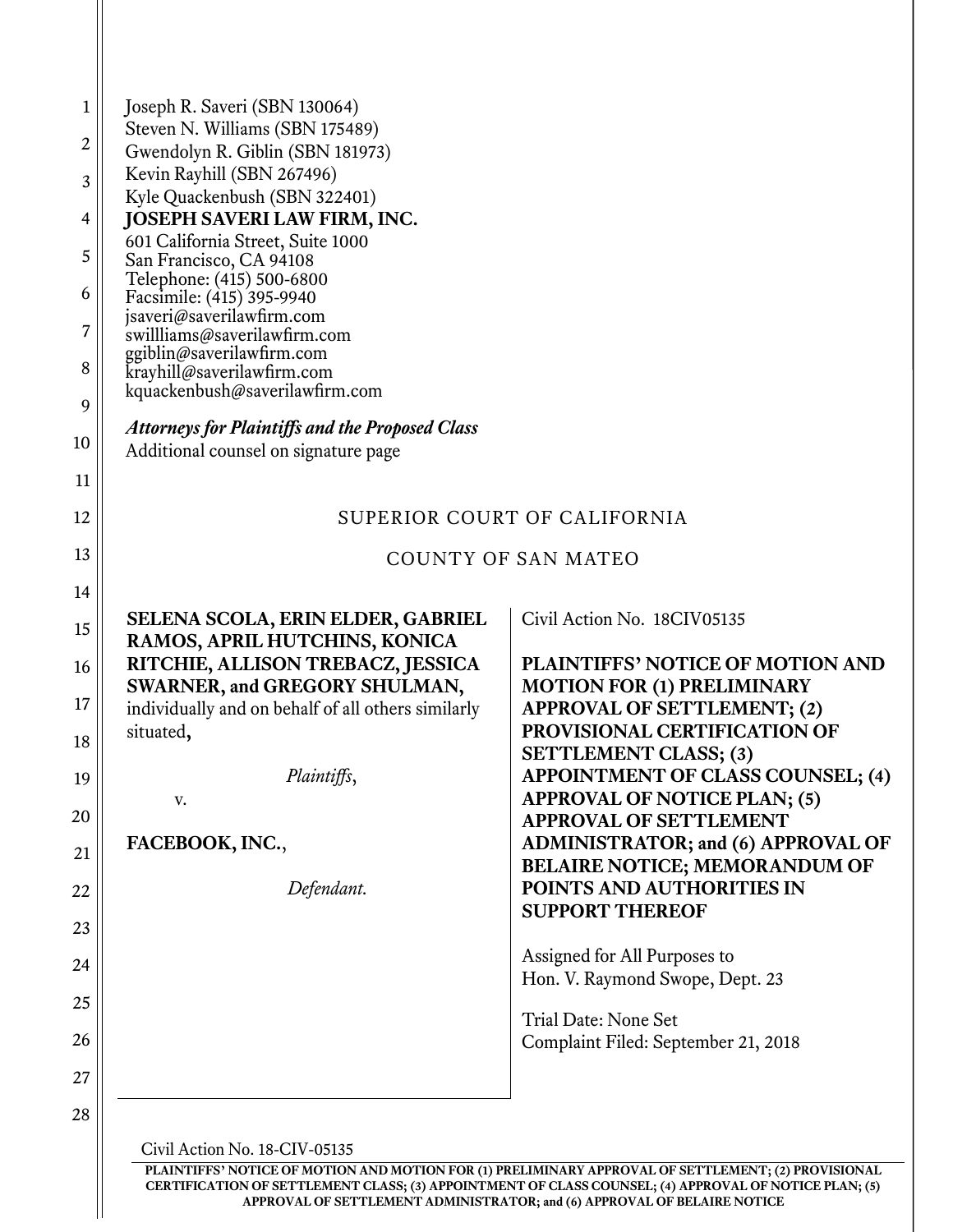|       |                               | Page(s)                                                                             |
|-------|-------------------------------|-------------------------------------------------------------------------------------|
| I.    |                               |                                                                                     |
| II.   |                               |                                                                                     |
| III.  |                               | THE SETTLEMENT MEETS ALL REQUIREMENTS FOR APPROVAL  9                               |
|       | A.                            |                                                                                     |
|       | <b>B.</b>                     | The Settlement Fund for Medical Treatment and Damages Payments 11                   |
|       | C.                            |                                                                                     |
| IV.   |                               |                                                                                     |
|       | A.                            | The Settlement was reached through informed and non-collusive negotiations. 15      |
|       | <b>B.</b>                     | Sufficient discovery and investigation have been completed to warrant               |
|       | C.                            | The costs, risks, and likely length of trial and appeal favor preliminary approval. |
|       | D.                            | The proposed Notice and Notice Plan adequately inform Class Members of the          |
| V.    |                               | THE PROPOSED BELAIRE NOTICE PROTECTS THE PRIVACY INTEREST OF                        |
| VI.   |                               | THE PROPOSED FEE AND EXPENSE AWARD IS FAIR AND REASONABLE 20                        |
|       | А.                            |                                                                                     |
|       | <b>B.</b>                     |                                                                                     |
| VII.  |                               | SETTING A SCHEDULE FOR FINAL APPROVAL IS APPROPRIATE20                              |
| VIII. |                               |                                                                                     |
|       |                               |                                                                                     |
|       |                               |                                                                                     |
|       |                               |                                                                                     |
|       |                               |                                                                                     |
|       |                               |                                                                                     |
|       |                               |                                                                                     |
|       | Civil Action No. 18-CIV-05135 | $\overline{2}$                                                                      |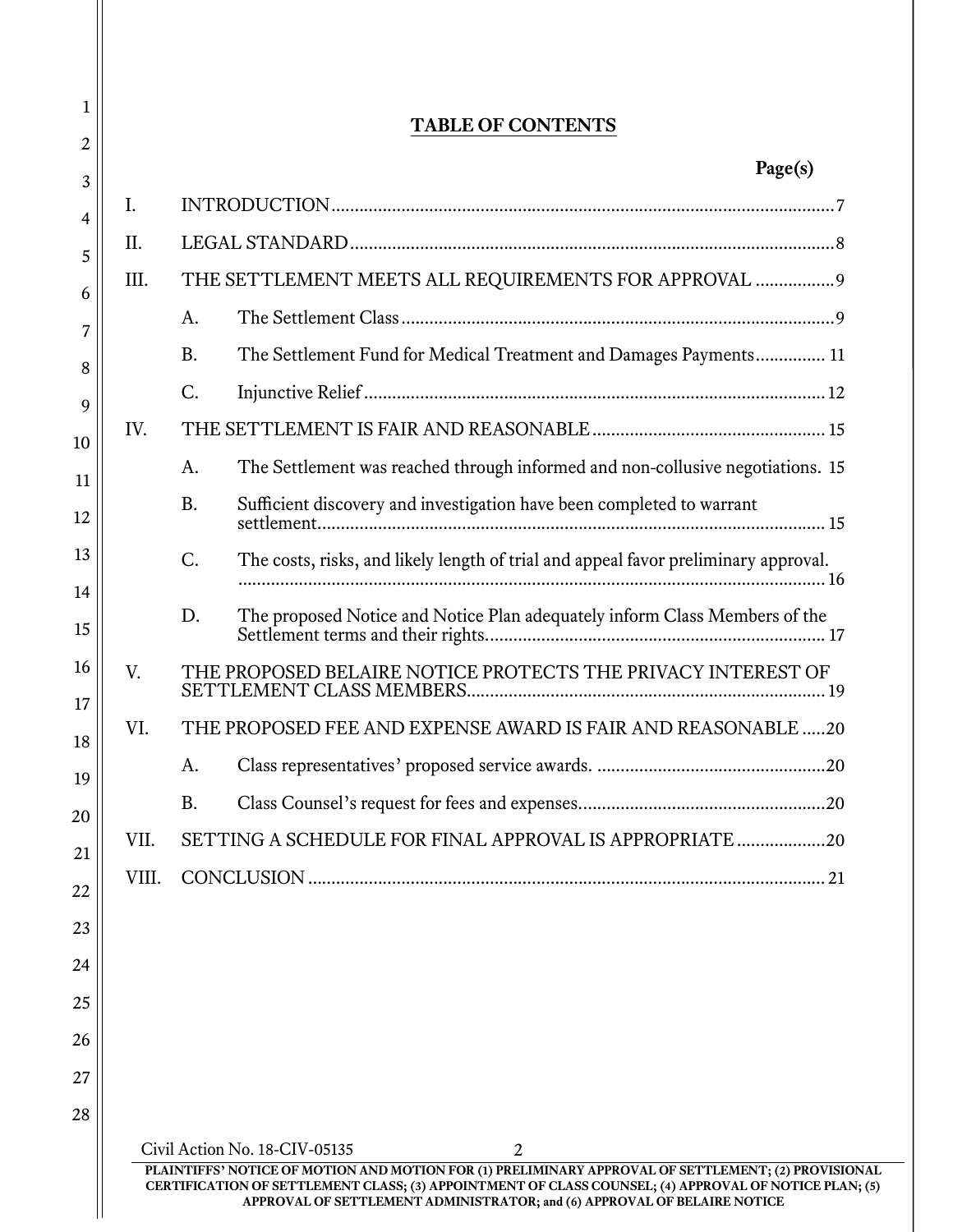| <b>TABLE OF AUTHORITIES</b>                                                                                                               |  |
|-------------------------------------------------------------------------------------------------------------------------------------------|--|
| Page(s)<br>Cases                                                                                                                          |  |
| 7-Eleven Owners for Fair Franchising v. Southland Corp (2000) 85 Cal. App. 4th 1135 9, 17                                                 |  |
|                                                                                                                                           |  |
| In re Am. Bank Note Holographics, Inc., 127 F. Supp. 2d 418 (S.D.N.Y. 2001)16                                                             |  |
| Belaire-West Landscape, Inc. v. Superior Court (2007) 149 Cal. App. 4th 55419                                                             |  |
|                                                                                                                                           |  |
| Cellphone Terminatiom Fee Cases                                                                                                           |  |
| <b>Cellphone Termination Fee Cases</b>                                                                                                    |  |
|                                                                                                                                           |  |
|                                                                                                                                           |  |
|                                                                                                                                           |  |
|                                                                                                                                           |  |
|                                                                                                                                           |  |
|                                                                                                                                           |  |
|                                                                                                                                           |  |
|                                                                                                                                           |  |
|                                                                                                                                           |  |
|                                                                                                                                           |  |
|                                                                                                                                           |  |
| Low v. Trump Univ., LLC (S.D. Cal. 2017) 246 F. Supp. 3d 1295, aff'd, 881 F.3d 1111                                                       |  |
|                                                                                                                                           |  |
| Officers for Justice v. Civil Service Comm'n of City & Cty. of S.F., 688 F.2d 615 (9th Cir.                                               |  |
| Civil Action No. 18-CIV-05135<br>3<br>PLAINTIFFS' NOTICE OF MOTION AND MOTION FOR (1) PRELIMINARY APPROVAL OF SETTLEMENT; (2) PROVISIONAL |  |

1

2

3

4

5

6

7

8

9

10

11

12

13

14

15

16

17

18

19

20

21

22

23

24

25

26

27

28

 $\parallel$ 

CERTIFICATION OF SETTLEMENT CLASS; (3) APPOINTMENT OF CLASS COUNSEL; (4) APPROVAL OF NOTICE PLAN; (5) APPROVAL OF SETTLEMENT ADMINISTRATOR; and (6) APPROVAL OF BELAIRE NOTICE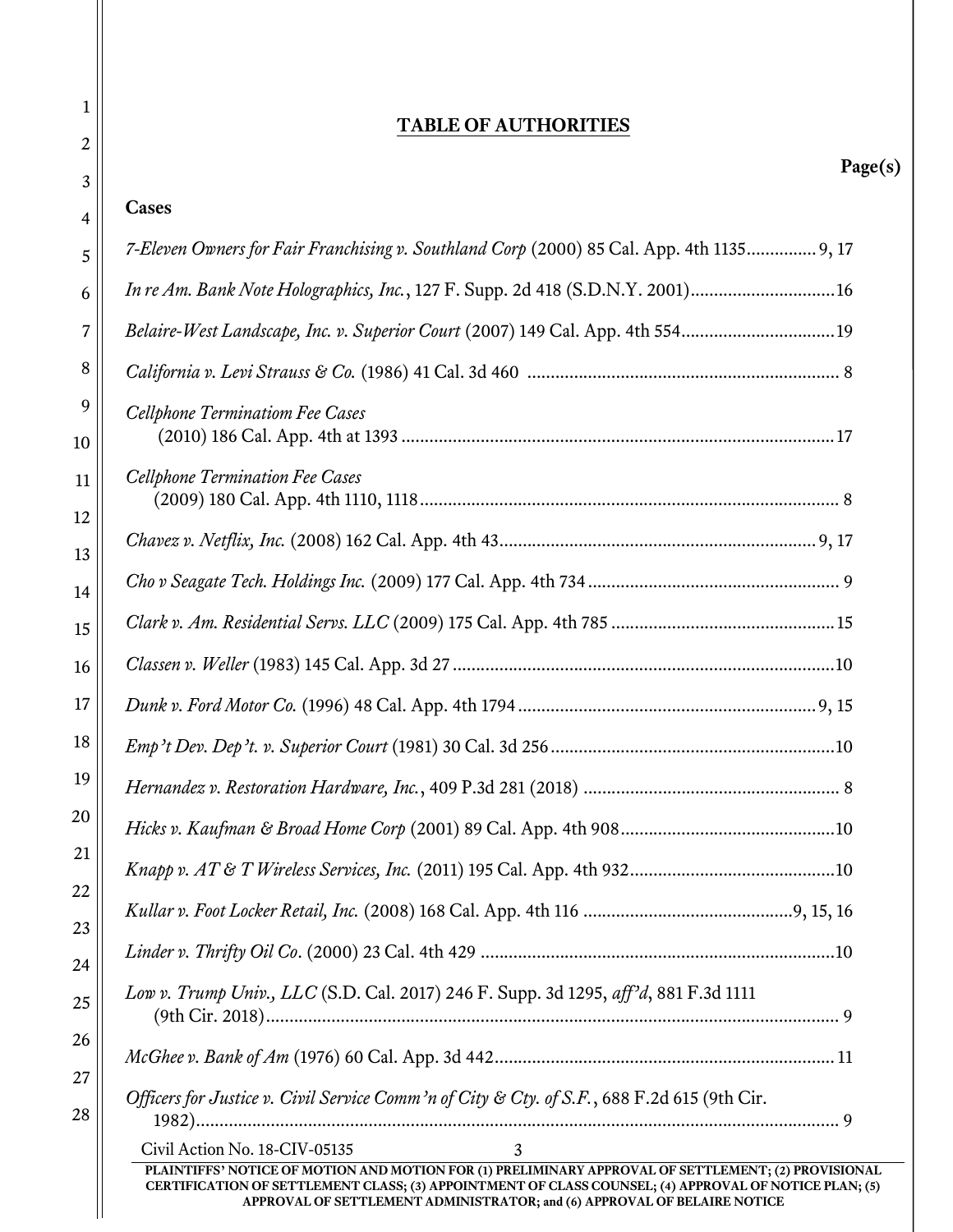| $\mathbf{1}$     |                                                                                                                                                                                                                                                                                          |
|------------------|------------------------------------------------------------------------------------------------------------------------------------------------------------------------------------------------------------------------------------------------------------------------------------------|
| $\boldsymbol{2}$ |                                                                                                                                                                                                                                                                                          |
| 3                | Sykes v. Harris, No. 09 Civ. 8486 (DC), 2016 WL 3030156 (S.D.N.Y. 2016)  16                                                                                                                                                                                                              |
| 4                |                                                                                                                                                                                                                                                                                          |
| 5                |                                                                                                                                                                                                                                                                                          |
| 6                | <b>Statutes</b>                                                                                                                                                                                                                                                                          |
| 7                |                                                                                                                                                                                                                                                                                          |
| 8<br>9           |                                                                                                                                                                                                                                                                                          |
| 10               | <b>Other Authorities</b>                                                                                                                                                                                                                                                                 |
| 11               |                                                                                                                                                                                                                                                                                          |
| 12               |                                                                                                                                                                                                                                                                                          |
| 13               |                                                                                                                                                                                                                                                                                          |
| 14               |                                                                                                                                                                                                                                                                                          |
| 15               |                                                                                                                                                                                                                                                                                          |
| 16               |                                                                                                                                                                                                                                                                                          |
| 17               |                                                                                                                                                                                                                                                                                          |
| 18               |                                                                                                                                                                                                                                                                                          |
| 19               |                                                                                                                                                                                                                                                                                          |
| 20               |                                                                                                                                                                                                                                                                                          |
| 21               |                                                                                                                                                                                                                                                                                          |
| 22               |                                                                                                                                                                                                                                                                                          |
| 23               |                                                                                                                                                                                                                                                                                          |
| 24               |                                                                                                                                                                                                                                                                                          |
| 25               |                                                                                                                                                                                                                                                                                          |
| 26<br>27         |                                                                                                                                                                                                                                                                                          |
| 28               |                                                                                                                                                                                                                                                                                          |
|                  | Civil Action No. 18-CIV-05135<br>4                                                                                                                                                                                                                                                       |
|                  | PLAINTIFFS' NOTICE OF MOTION AND MOTION FOR (1) PRELIMINARY APPROVAL OF SETTLEMENT; (2) PROVISIONAL<br>CERTIFICATION OF SETTLEMENT CLASS; (3) APPOINTMENT OF CLASS COUNSEL; (4) APPROVAL OF NOTICE PLAN; (5)<br>APPROVAL OF SETTLEMENT ADMINISTRATOR; and (6) APPROVAL OF BELAIRE NOTICE |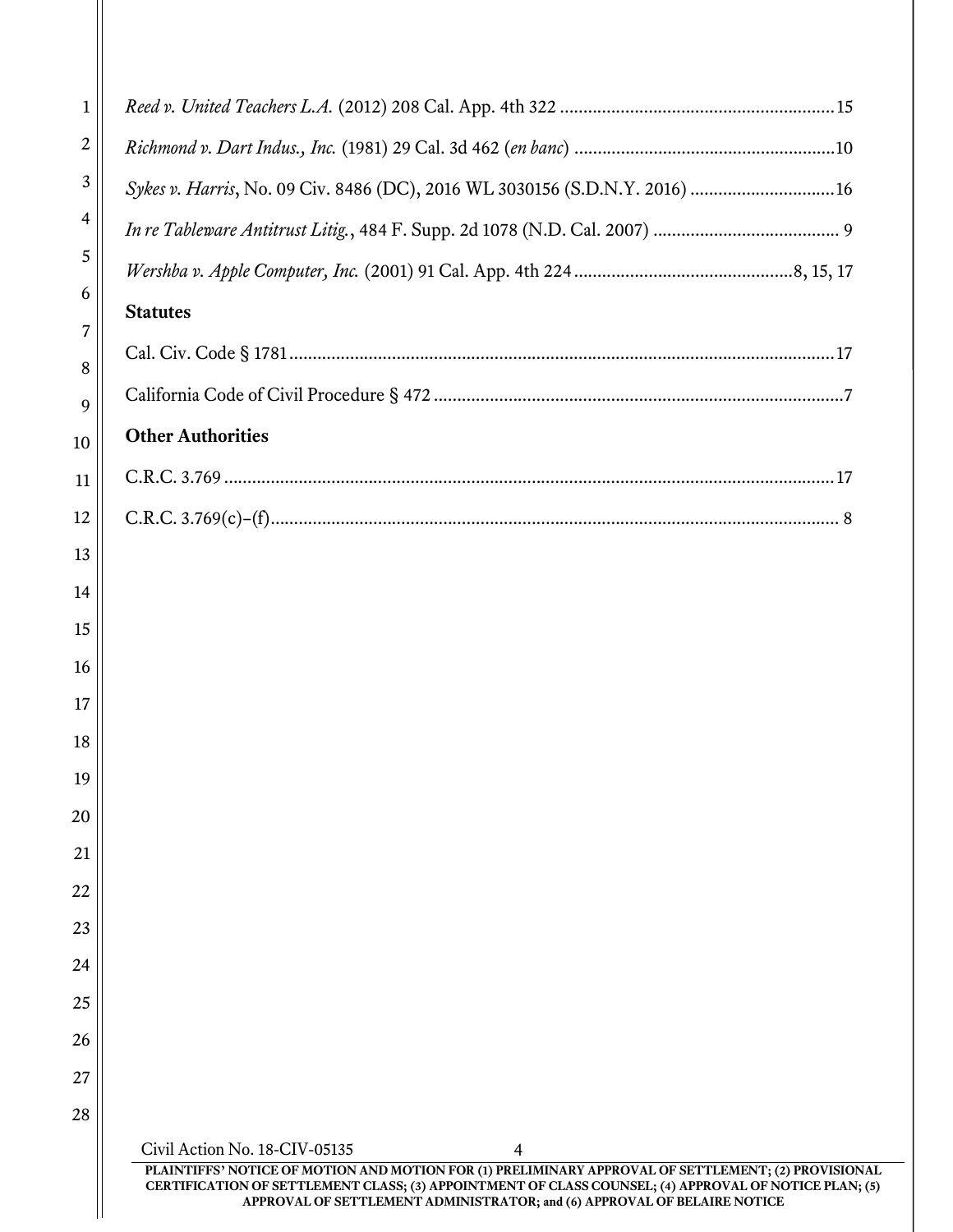1

| $\boldsymbol{2}$ | TO THE COURT, THE PARTIES, AND ALL COUNSEL OF RECORD:                                                                                                                                                        |  |  |
|------------------|--------------------------------------------------------------------------------------------------------------------------------------------------------------------------------------------------------------|--|--|
| 3                |                                                                                                                                                                                                              |  |  |
| 4                | heard, in Department 23 of the Superior Court, County of San Mateo, 400 County Center, Redwood                                                                                                               |  |  |
| 5                | City, CA 94063, Plaintiffs Selena Scola, Erin Elder, Gabriel Ramos, April Hutchins, Konica Ritchie,                                                                                                          |  |  |
| 6                | Allison Trebacz, Jessica Swarner, and Gregory Shulman ("Plaintiffs") will and hereby do move for an                                                                                                          |  |  |
| 7                | order granting preliminary approval of the settlement of this class action lawsuit against Defendant                                                                                                         |  |  |
| $\,8\,$          | Facebook, Inc. ("Facebook"). By this motion, Plaintiffs request that the Court enter an Order:                                                                                                               |  |  |
| 9                | Granting preliminary approval of the Settlement Agreement;<br>(1)                                                                                                                                            |  |  |
| 10               | Provisionally certifying the Settlement Class;<br>(2)                                                                                                                                                        |  |  |
| 11               | (3)<br>Appointing Plaintiffs' counsel as Class Counsel;                                                                                                                                                      |  |  |
| 12               | Approving the proposed Notice Plan;<br>(4)                                                                                                                                                                   |  |  |
| 13               | Approving the Settlement Administrator;<br>(5)                                                                                                                                                               |  |  |
| 14               | (6)<br>Approving the proposed Belaire Notice; and                                                                                                                                                            |  |  |
| 15               | Scheduling a hearing for final approval of the settlement, the application for an award of<br>(7)                                                                                                            |  |  |
| 16               | attorneys' fees and expenses, service awards for Plaintiffs, and entry of final judgment.                                                                                                                    |  |  |
| 17               | This motion is based on California Rule of Court 3.769(c), the following memorandum of points                                                                                                                |  |  |
| 18               | and authorities, the declarations of Steven N. Williams, Daniel Charest, Sonya Norman, Ph.D., Patricia                                                                                                       |  |  |
| 19               | Watson, Ph.D., and the Hon. Rebecca Westerfield (Ret.) submitted herewith, the argument and                                                                                                                  |  |  |
| 20               | evidence the Court may permit at the hearing, and the complete files and record in this action.                                                                                                              |  |  |
| 21               |                                                                                                                                                                                                              |  |  |
| 22               | Dated: May 8, 2020<br>Respectfully Submitted,                                                                                                                                                                |  |  |
| 23               | Steven N. Williams                                                                                                                                                                                           |  |  |
| 24               | Joseph R. Saveri (SBN 130064)<br>Steven N. Williams (SBN 175489)                                                                                                                                             |  |  |
| 25               | Gwendolyn Giblin (SBN 181973)<br>Kevin Rayhill (SBN 267496)                                                                                                                                                  |  |  |
| 26               | Kyle Quackenbush (SBN 322401)<br>JÓSEPH SAVERI LAW FIRM, INC.                                                                                                                                                |  |  |
| 27               | 601 California Street, Suite 1000<br>San Francisco, CA 94108                                                                                                                                                 |  |  |
| 28               | Telephone: (415) 500-6800<br>Facsimile: (415) 395-9940                                                                                                                                                       |  |  |
|                  | jsaveri@saverilawfirm.com<br>Civil Action No. 18-CIV-05135                                                                                                                                                   |  |  |
|                  | PLAINTIFFS' NOTICE OF MOTION AND MOTION FOR (1) PRELIMINARY APPROVAL OF SETTLEMENT; (2) PROVISIONAL<br>CERTIFICATION OF SETTLEMENT CLASS; (3) APPOINTMENT OF CLASS COUNSEL; (4) APPROVAL OF NOTICE PLAN; (5) |  |  |
|                  | APPROVAL OF SETTLEMENT ADMINISTRATOR; and (6) APPROVAL OF BELAIRE NOTICE                                                                                                                                     |  |  |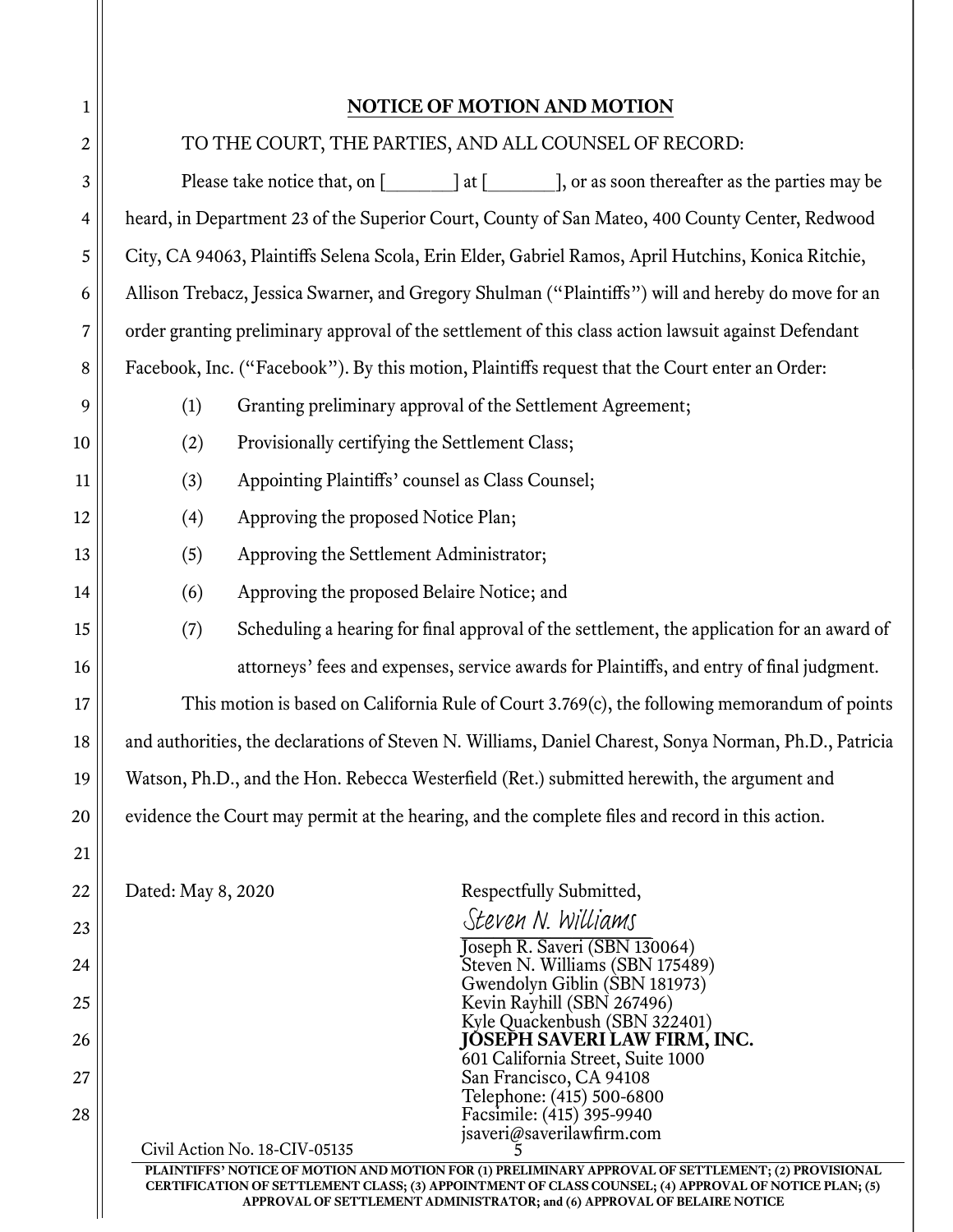| 1        | swillliams@saverilawfirm.com                                                                                                                                                                                                                                                             |  |
|----------|------------------------------------------------------------------------------------------------------------------------------------------------------------------------------------------------------------------------------------------------------------------------------------------|--|
| 2        | ggiblin@saverilawfirm.com<br>krayhill@saverilawfirm.com                                                                                                                                                                                                                                  |  |
| 3        | kquackenbush@saverilawfirm.com                                                                                                                                                                                                                                                           |  |
| 4        | Korey A. Nelson (admitted <i>pro hac vice</i> )                                                                                                                                                                                                                                          |  |
| 5        | knelson@burnscharest.com<br>Lydia A. Wright (admitted pro hac vice)                                                                                                                                                                                                                      |  |
| 6        | lwright@burnscharest.com<br>Amanda Klevorn (admitted pro hac vice)<br>aklevornA@burnscharest.com                                                                                                                                                                                         |  |
| 7        | <b>BURNS CHAREST LLP</b><br>365 Canal Street, Suite 1170                                                                                                                                                                                                                                 |  |
| 8        | New Orleans, LA 70130<br>Telephone: (504) 799-2845                                                                                                                                                                                                                                       |  |
| 9        | Facsimile: (504) 881-1765                                                                                                                                                                                                                                                                |  |
| 10       | Warren Burns (admitted <i>pro hac vice</i> )<br>wburns@burnscharest.com                                                                                                                                                                                                                  |  |
| 11       | Kyle Oxford (admitted pro hac vice)<br>koxford@burnscharest.com                                                                                                                                                                                                                          |  |
| 12       | <b>BURNS CHAREST LLP</b><br>900 Jackson St., Suite 500                                                                                                                                                                                                                                   |  |
| 13       | Dallas, Texas 75202<br>Telephone: (469) 904-4550                                                                                                                                                                                                                                         |  |
| 14       | Facsimile: (469) 444-5002                                                                                                                                                                                                                                                                |  |
| 15       | William Most (SBN 279100)<br>williammost@gmail.com                                                                                                                                                                                                                                       |  |
| 16       | <b>LAW OFFICE OF WILLIAM MOST</b><br>201 St. Charles Ave. Suite 114 #101                                                                                                                                                                                                                 |  |
| 17       | New Orleans, LA 70170<br>Telephone: (504) 509-5023                                                                                                                                                                                                                                       |  |
| 18       | <b>Attorneys for Plaintiffs and the Proposed Class</b>                                                                                                                                                                                                                                   |  |
| 19       |                                                                                                                                                                                                                                                                                          |  |
| 20       |                                                                                                                                                                                                                                                                                          |  |
| 21       |                                                                                                                                                                                                                                                                                          |  |
| 22       |                                                                                                                                                                                                                                                                                          |  |
| 23       |                                                                                                                                                                                                                                                                                          |  |
| 24       |                                                                                                                                                                                                                                                                                          |  |
| 25<br>26 |                                                                                                                                                                                                                                                                                          |  |
| 27       |                                                                                                                                                                                                                                                                                          |  |
| 28       |                                                                                                                                                                                                                                                                                          |  |
|          | Civil Action No. 18-CIV-05135<br>6                                                                                                                                                                                                                                                       |  |
|          | PLAINTIFFS' NOTICE OF MOTION AND MOTION FOR (1) PRELIMINARY APPROVAL OF SETTLEMENT; (2) PROVISIONAL<br>CERTIFICATION OF SETTLEMENT CLASS; (3) APPOINTMENT OF CLASS COUNSEL; (4) APPROVAL OF NOTICE PLAN; (5)<br>APPROVAL OF SETTLEMENT ADMINISTRATOR; and (6) APPROVAL OF BELAIRE NOTICE |  |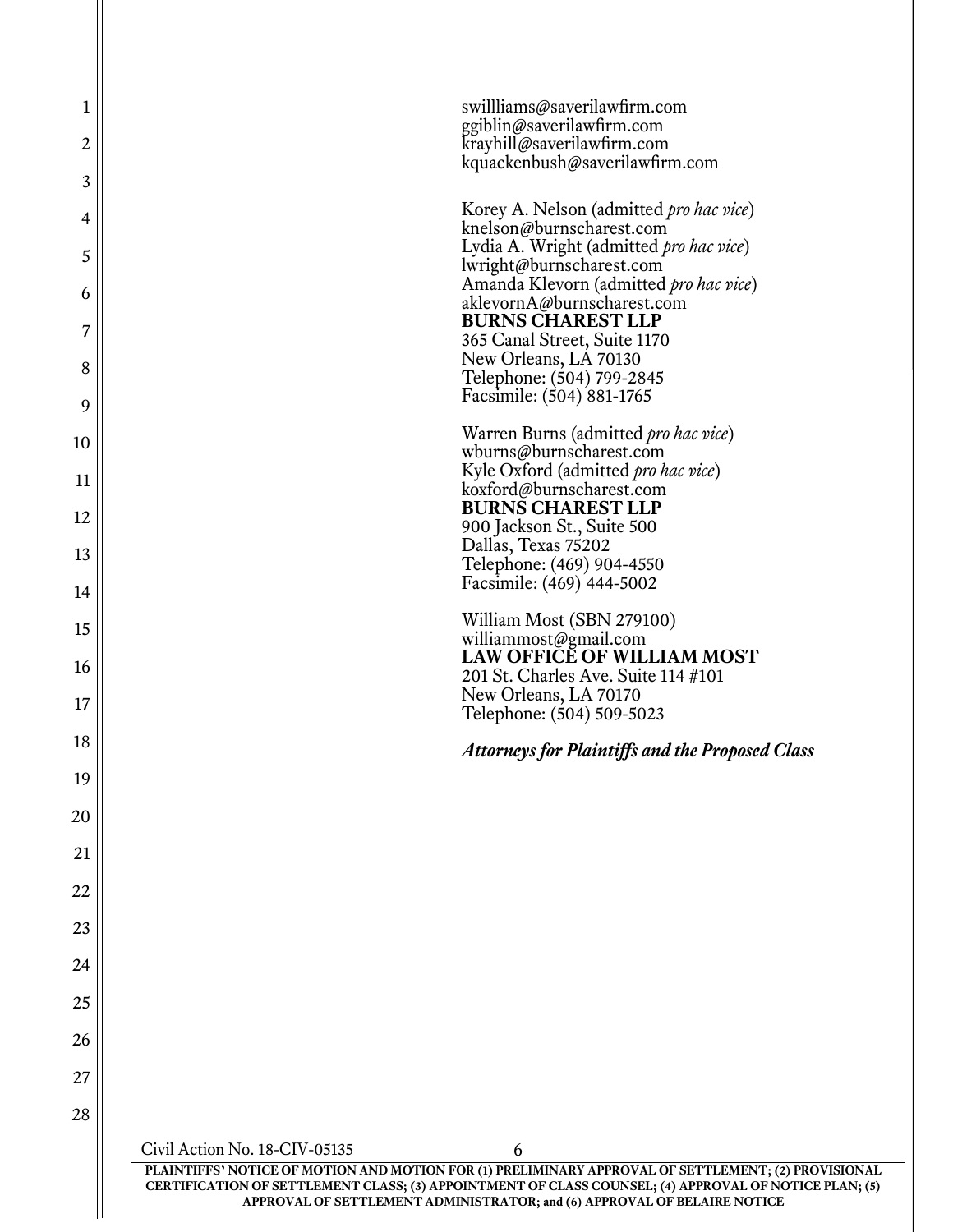## I. INTRODUCTION

Plaintiffs Selena Scola, Erin Elder, Gabriel Ramos, April Hutchins, Konica Ritchie, Allison Trebacz, Jessica Swarner, and Gregory Shulman ("Plaintiffs") request that the Court preliminarily approve the settlement<sup>1</sup> of this class action lawsuit against Defendant Facebook, Inc. ("Facebook"). The settlement encompasses all claims Plaintiffs have asserted in their Second Amended Consolidated Complaint<sup>2</sup> on behalf of themselves and the proposed settlement class, which consists of all persons who performed content moderation work for Facebook in California, Arizona, Texas, or Florida as an employee or subcontractor of one or more of Facebook's vendors at any time from September 15, 2015 to the date of preliminary approval of the proposed class settlement (the "Class").

The settlement reflects an outstanding and unprecedented recovery for the Class Members. It provides for payment of \$52 million by Facebook, from which each Class Member may receive a payment of \$1,000 for medical screening for their exposure to graphic or disturbing material in the course of his or her work as a content moderator. In addition, each Class Member with a Qualifying Diagnosis may seek additional payments for treatment and Other Damages. Facebook also will implement significant reforms addressing the practices alleged in this action including: (1) on-site coaching and standardized resiliency measures for all U.S. content moderators and (2) tooling enhancements to provide reviewers with more control over how imagery is displayed and designed to mitigate the effects of exposure to graphic or disturbing material.

 The settlement was reached through extensive arms'-length negotiations between competent counsel that was facilitated by the Hon. Rebecca Westerfield (Ret.). Plaintiffs retained two highly

<sup>1</sup> The parties' Settlement Agreement is attached as Exhibit 1 to the Declaration of Steven N. Williams in Support of Plaintiffs' Motion for (1) Preliminary Approval of Settlement; (2)Provisional Certification of Settlement Class; (3) Appointment of Class Counsel; (4) Approval of Notice Plan; (5) Approval of Settlement Administrator; and (6) Approval of *Belaire* Notice ("Williams Decl."). Unless otherwise indicated, capitalized terms herein refer to the definitions used in the Settlement Agreement.

 $^2$  On April 9, 2020—two weeks after the Superior Court of California, San Mateo County closed due to the COVID-19 crises—Plaintiffs e-filed the Second Amended Complaint ("SAC"), attaching a joint Stipulation and [Proposed] Order Granting Plaintiffs Leave to File the Second Amended Complaint ("Joint Stipulation") pursuant to California Code of Civil Procedure § 472. The SAC adds April Hutchins, Konica Ritchie, Allison Trebacz, Jessica Swarner, and Gregory Shulman, who worked in Arizona, Texas, and Florida, as class representatives. Plaintiffs also filed the SAC and Joint Stipulation with the Clerk's Office on April 16, 2020.

Civil Action No. 18-CIV-05135 7 PLAINTIFFS' NOTICE OF MOTION AND MOTION FOR (1) PRELIMINARY APPROVAL OF SETTLEMENT; (2) PROVISIONAL CERTIFICATION OF SETTLEMENT CLASS; (3) APPOINTMENT OF CLASS COUNSEL; (4) APPROVAL OF NOTICE PLAN; (5) APPROVAL OF SETTLEMENT ADMINISTRATOR; and (6) APPROVAL OF BELAIRE NOTICE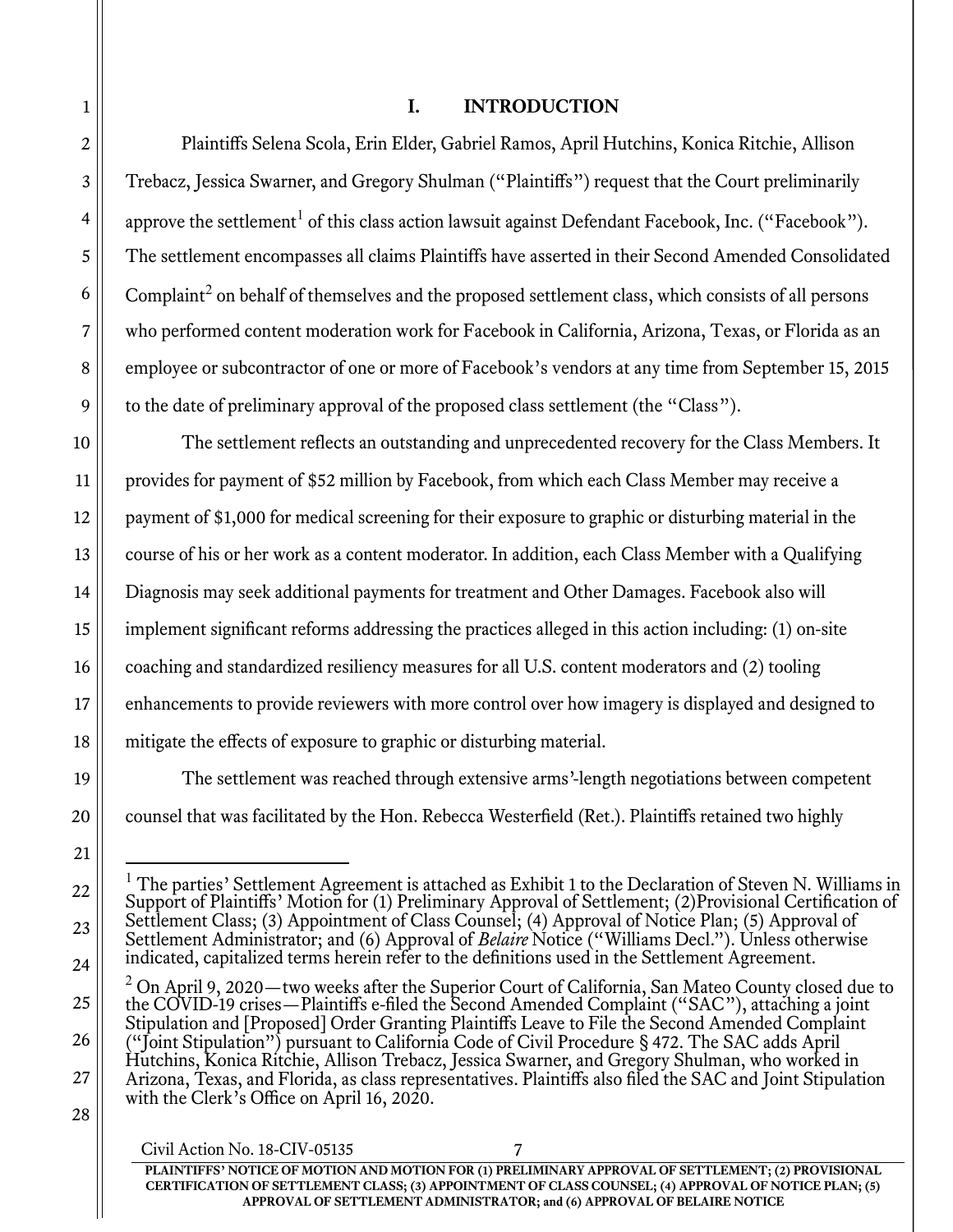1 2 3 4 5 6 7 8 9 10 11 12 13 14 15 16 17 18 19 20 21 22 23 24 25 26 credentialed experts and worked closely with them to develop a keen understanding of the issues related to the diagnosis and treatment of trauma-related injuries and the safeguards necessary to mitigate future harm. The settlement is reasonable when the strength of the claims and defenses is measured against the cost and risks of further litigation. It satisfies all criteria for preliminary approval. Accordingly, Plaintiffs respectfully request that the Court enter an order: (1) Granting preliminary approval of the Settlement; (2) Provisionally certifying the Settlement Class; (3) Appointing Plaintiffs' counsel as Class Counsel; (4) Approving the proposed Notice Plan; (5) Approving the Settlement Administrator; (6) Approving the proposed Belaire Notice; and (7) Scheduling a hearing for final approval of the Settlement, the application for an award of attorneys' fees and expenses, service awards for Plaintiffs, and entry of final judgment. A proposed form of Order is submitted herewith. II. LEGAL STANDARD At the preliminary approval stage, the Court has broad powers to determine if the proposed settlement is fair under the circumstances of the case. Wershba v. Apple Computer, Inc. (2001) 91 Cal. App. 4<sup>th</sup> 224, 234–35, *disapproved on other grounds by Hernandez v. Restoration Hardware, Inc.*, 409 P.3d 281 (2018). California Rule of Court 3.769 establishes a two-step process for obtaining court approval. First, "the court preliminarily approves the settlement and the class members are notified as directed by the court." Cellphone Termination Fee Cases (2009) 180 Cal. App. 4th 1110, 1118 (citing C.R.C. 3.769(c)–(f )). Then, "the court conducts a final approval hearing to inquire into the fairness of the proposed settlement." *Id.* (citing C.R.C. 3.769 $(g)$ ). At the first step, the court reviews the proposed settlement and makes a preliminary determination that the settlement is within the range of reasonableness such that notice should be provided to class members and a fairness hearing be scheduled. Wershba, 91 Cal. App. 4th at 234-36.

Preliminary approval is "nothing more than [a determination] that 'there is, in effect, probable cause to submit the proposal to members of the class and to hold a full-scale hearing on its fairness.'" California

27

28

Civil Action No. 18-CIV-05135 PLAINTIFFS' NOTICE OF MOTION AND MOTION FOR (1) PRELIMINARY APPROVAL OF SETTLEMENT; (2) PROVISIONAL CERTIFICATION OF SETTLEMENT CLASS; (3) APPOINTMENT OF CLASS COUNSEL; (4) APPROVAL OF NOTICE PLAN; (5) APPROVAL OF SETTLEMENT ADMINISTRATOR; and (6) APPROVAL OF BELAIRE NOTICE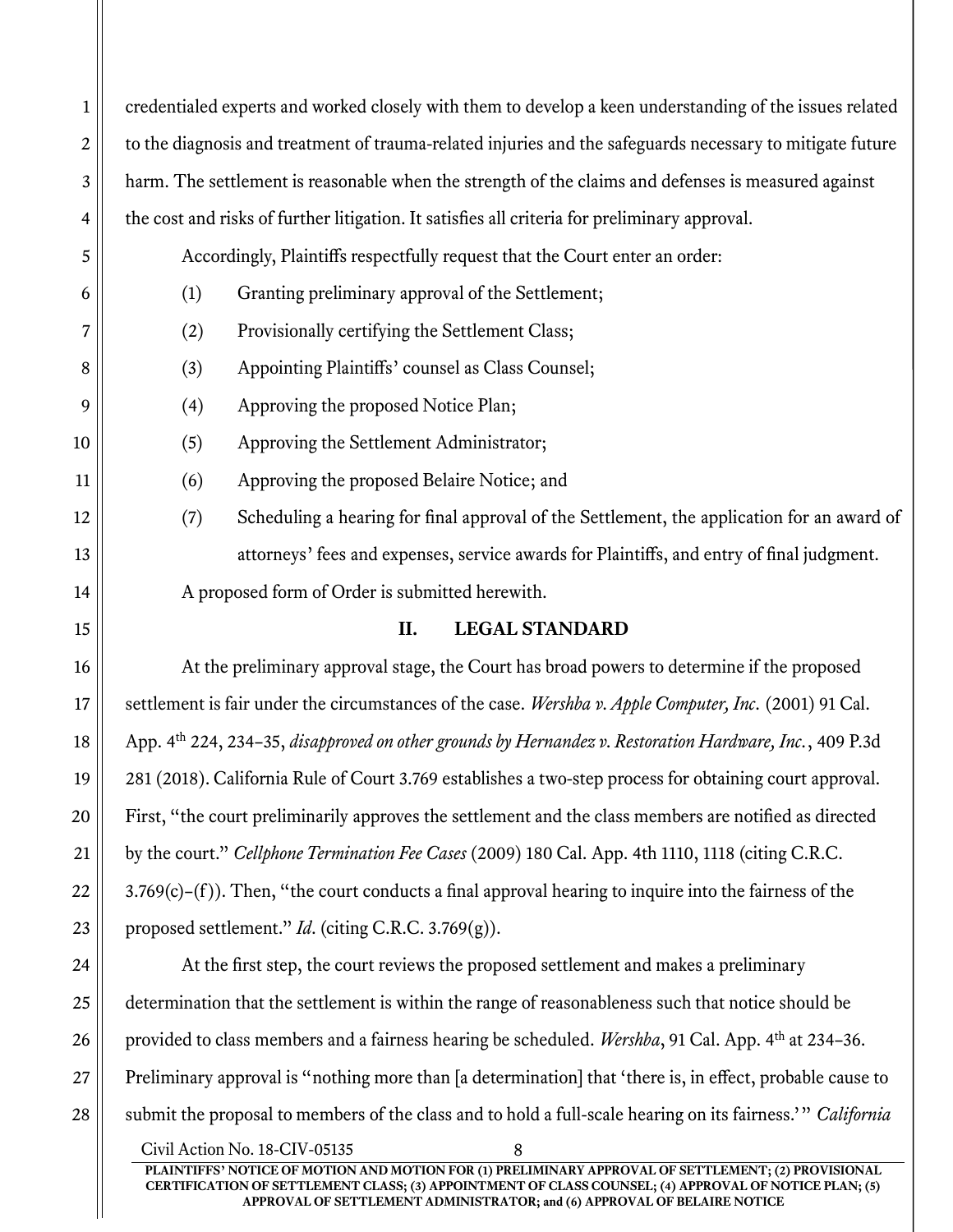v. Levi Strauss & Co. (1986) 41 Cal. 3d 460, 485 (Bird, C.J., concurring) (quoting Manual for Complex Litigation § 1.46 (2d ed. 1982)).

Preliminary approval is warranted where, as here, "the proposed settlement appears to be the product of serious, informed, noncollusive negotiations" and "falls within the range of possible approval." In re Tableware Antitrust Litig., 484 F. Supp. 2d 1078, 1079 (N.D. Cal. 2007) (internal citation and quotation marks omitted); accord Cho v Seagate Tech. Holdings Inc. (2009) 177 Cal. App. 4<sup>th</sup> 734, 743 (observing that a court must "reach a reasoned judgment that the agreement is not the product of fraud or overreaching by, or collusion between, the negotiating parties").<sup>3</sup>

This Court's assessment of a proposed settlement is to be informed by two general principles. First, "voluntary conciliation and settlement are the preferred means of dispute resolution." 7-Eleven Owners for Fair Franchising v. Southland Corp (2000) 85 Cal. App. 4<sup>th</sup> 1135, 1151 (quoting Officers for Justice v. Civil Service Comm'n of City & Cty. of S.F., 688 F.2d 615, 625 (9th Cir. 1982)). "This is especially true in complex class action litigation." Id. (quoting Officers for Justice, 688 F.2d at 625). Second, "[d]ue regard . . . should be given to what is otherwise a private consensual agreement between the parties." Id at 1145 (quoting Dunk v. Ford Motor Co. (1996) 48 Cal. App.  $4<sup>th</sup>$  1794, 1801); see also Low v. Trump Univ., LLC, (S.D. Cal. 2017) 246 F. Supp. 3d 1295, 1302 ("Where both Parties are represented by experienced counsel, the recommendation of experienced counsel to adopt the terms of the proposed settlement is entitled to great deal of weight." (internal citation and quotation marks omitted)), aff'd, 881 F.3d 1111 (9th Cir. 2018).

## III. THE SETTLEMENT MEETS ALL REQUIREMENTS FOR APPROVAL

## A. The Settlement Class

The Settlement Class is defined as:

All individuals who performed content moderation work for Facebook in California, Arizona, Texas, or Florida as an employee or subcontractor of one or more of Facebook's vendors from

<sup>&</sup>lt;sup>3</sup> Ultimately, final approval involves a determination that the settlement is "fair and reasonable in relation to the range of possible results further litigation might have produced, including . . . zero or minimal recovery of damages by class members." Chavez v. Netflix, Inc. (2008) 162 Cal. App. 4<sup>th</sup> 43, 55. Final approval is appropriate where "the class settlement is within the 'ballpark' of reasonableness." Kullar v. Foot Locker Retail, Inc. (2008) 168 Cal. App. 4th 116, 133.

Civil Action No. 18-CIV-05135 PLAINTIFFS' NOTICE OF MOTION AND MOTION FOR (1) PRELIMINARY APPROVAL OF SETTLEMENT; (2) PROVISIONAL CERTIFICATION OF SETTLEMENT CLASS; (3) APPOINTMENT OF CLASS COUNSEL; (4) APPROVAL OF NOTICE PLAN; (5) APPROVAL OF SETTLEMENT ADMINISTRATOR; and (6) APPROVAL OF BELAIRE NOTICE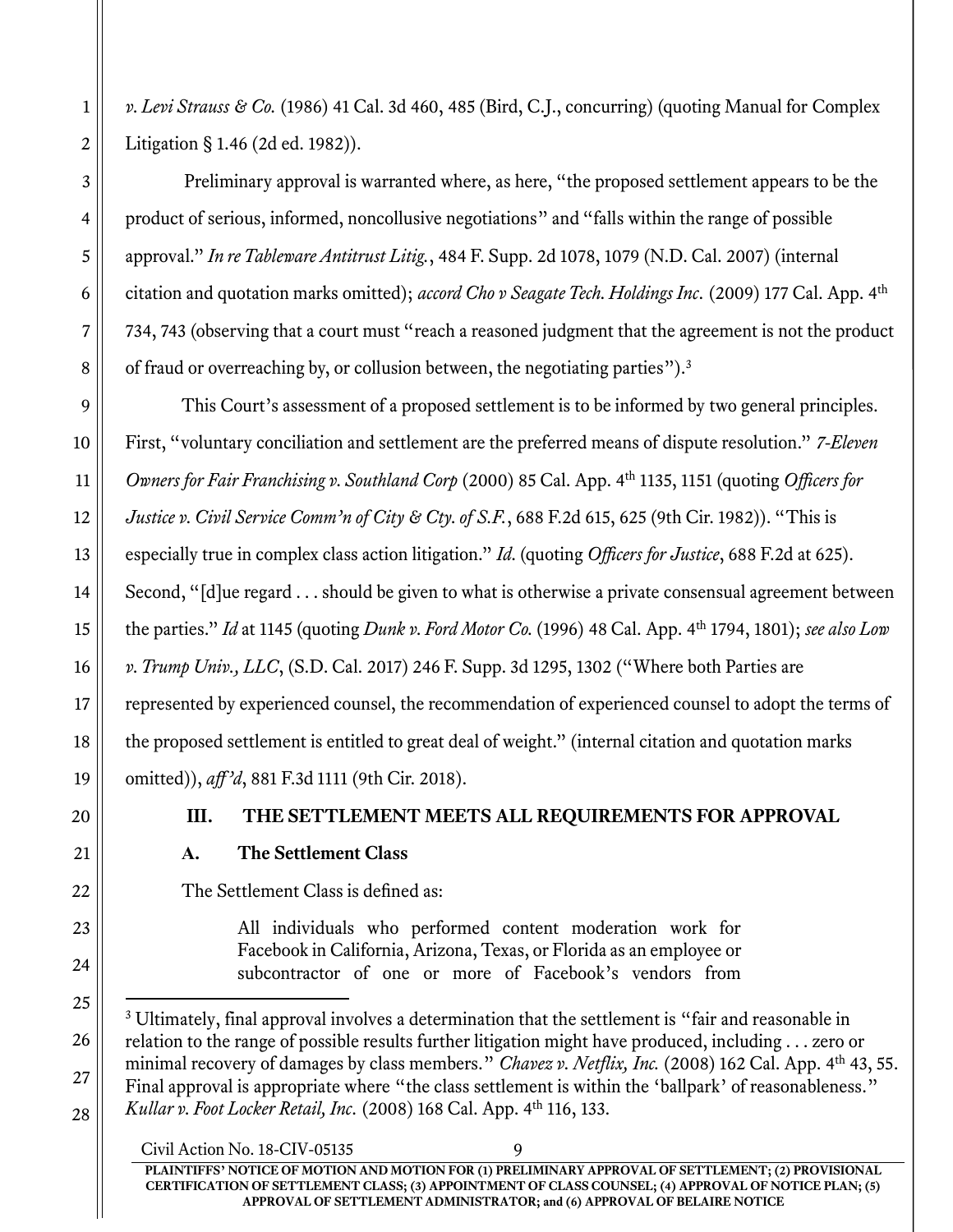September 15, 2015 to the date of preliminary approval of the proposed class settlement.

The Settlement Class fulfills the community of interest requirement for certification of a class for settlement purposes. See Linder v. Thrifty Oil Co. (2000) 23 Cal. 4<sup>th</sup> 429, 435. "The community of interest requirement involves three factors: (1) predominant common questions of law or fact; (2) class representatives with claims or defenses typical of the class; and (3) class representatives who can adequately represent the class." Id. (quoting Richmond v. Dart Indus., Inc. (1981) 29 Cal. 3d 462, 470 (en banc)). All three requirements are satisfied here. Although Facebook denies Plaintiffs' allegations and denies that its conduct violates California law, Facebook has stipulated to the provisional certification of a class for settlement purposes.

First, common questions of law and fact predominate. "As a general rule if the defendant's liability can be determined by facts common to all members of the class, a class will be certified even if the members must individually prove their damages." Hicks v. Kaufman & Broad Home Corp (2001) 89 Cal. App. 4<sup>th</sup> 908, 916 (citing *Emp't Dev. Dep't. v. Superior Court* (1981) 30 Cal. 3d 256, 266); accord, Knapp v. AT & T Wireless Services, Inc. (2011) 195 Cal. App. 4<sup>th</sup> 932, 941. Here, questions of law and fact common to proposed settlement class members predominate over any individualized questions. These common questions include whether Facebook failed to provide Class Members with a safe review platform and a safe working environment, and whether that failure subjected Class Members to an elevated risk of injury including psychological trauma. The Class Members were employed by thirdparty vendors to review content on behalf of Facebook, using a review platform provided by Facebook. Thus, the fundamental factual question before the Court is whether Facebook's conduct, to which all Class Members were subjected, increased their risk of injury such that the need for medical treatment was a reasonably necessary consequence of that conduct.

 Second, Plaintiffs' claims are typical of the Class because they arise from the same event, practice, or course of conduct giving rise to the claims of the other Class members and are based on the same legal theories. Classen v. Weller (1983) 145 Cal. App. 3d 27, 46-47. Here, Plaintiffs—like all Class Members—allege that Facebook unlawfully failed to provide them with a safe workplace. Plaintiffs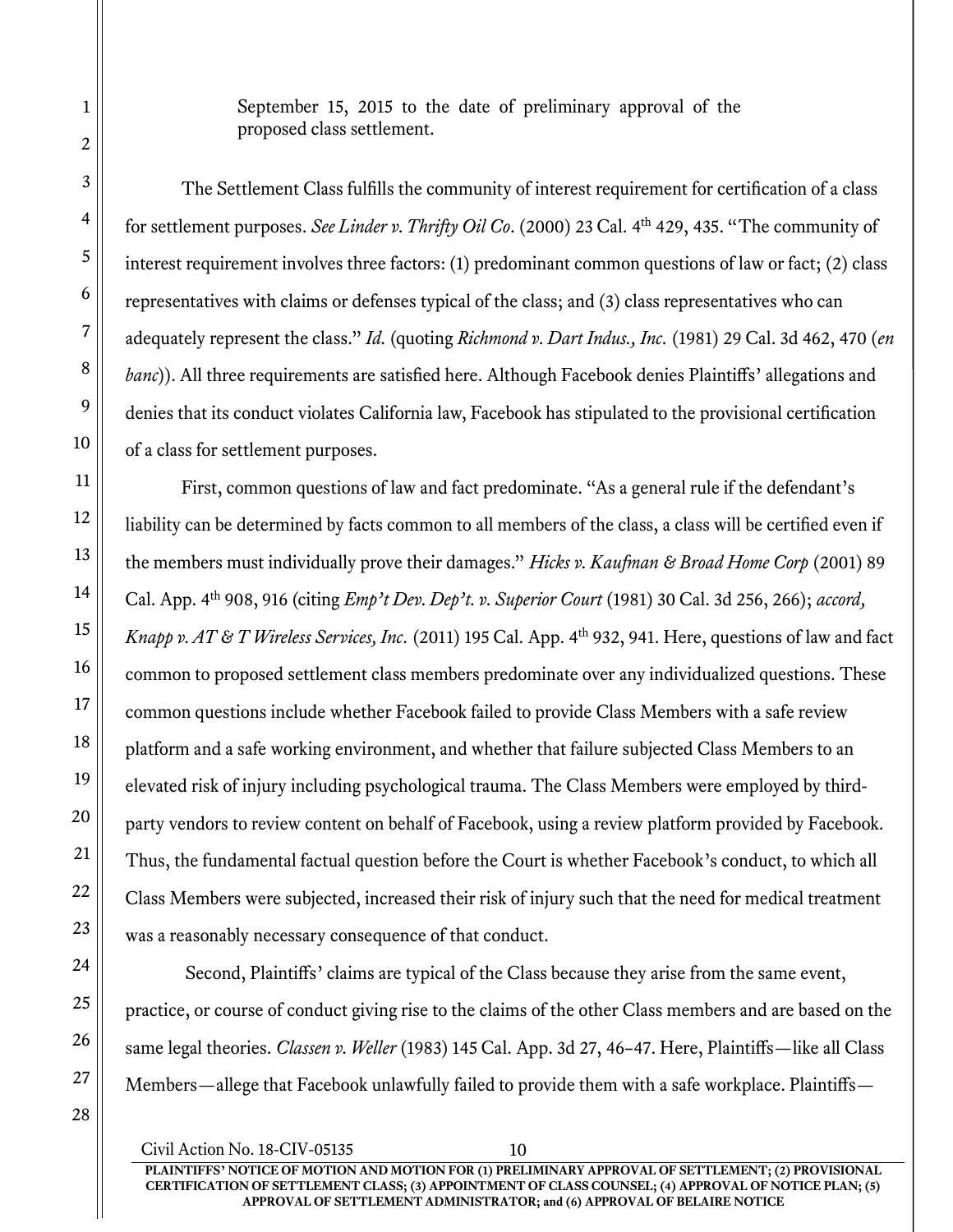like all Class Members—seek relief that includes treatment for injuries caused by Facebook's conduct and an injunction requiring business practice enhancements going forward.

Third, Plaintiffs are adequate class representatives. Adequacy of representation is established where plaintiffs are represented by qualified counsel and "plaintiffs' interests are not antagonistic" to those of the class. McGhee v. Bank of Am (1976) 60 Cal. App. 3d 442, 450–51. Here, Plaintiffs know of no conflicts among themselves and the Class. Plaintiffs' counsel are experienced in class action litigation and have litigated this matter in the best interests of the class. See Williams Decl.  $\P\P$ 3-8; Charest Decl. ¶¶ 3-7.

For these reasons, an order certifying a provisional settlement class pursuant to C.R.C. 3.769(d) is appropriate.

#### B. The Settlement Fund for Medical Treatment and Damages Payments

As detailed more fully in the Settlement Agreement, Facebook has agreed to deposit a nonreversionary payment of \$52 million into a settlement fund as compensation for the release of the Class Members' claims. See Settlement Agreement § 3.1. That payment, which will be made within fifteen days after the Effective Date of the Settlement, will also cover any award for attorneys' fees and expenses, service awards to the class representatives, and settlement administration costs. Id. §§ 3.1, 11.1 & app. A, § 1.

The parties have agreed that every Class Member will receive a single payment of \$1,000 that the Class Member may use for medical diagnostic screenings. *Id.* app. A, § 2. A Class Member diagnosed with a Qualifying Diagnosis, such as PTSD, will receive a Medical Treatment Payment. Id. app. A, § 5. A Class Member diagnosed with a Qualifying Diagnosis will also have the option of submitting a claim for an Other Damages Payment (*i.e.*, further payment for consequential and other damages the Class Member contends were caused by content moderation work for Facebook). Id. app. A, § 6. In exchange for an Other Damages Payment, these Class Members will give Facebook a full release of all claims arising from or relating to the conduct alleged in this action. Id. § 6.7 & app. A, § 6. The Other Damages Payments will be tiered to reflect the amount of damages allegedly suffered, the strength of the alleged causal connection to Facebook's conduct, and the strength of any supporting documentation a Class Member submits; the highest-tier Other Damages Payment is capped at

Civil Action No. 18-CIV-05135 11 PLAINTIFFS' NOTICE OF MOTION AND MOTION FOR (1) PRELIMINARY APPROVAL OF SETTLEMENT; (2) PROVISIONAL CERTIFICATION OF SETTLEMENT CLASS; (3) APPOINTMENT OF CLASS COUNSEL; (4) APPROVAL OF NOTICE PLAN; (5) APPROVAL OF SETTLEMENT ADMINISTRATOR; and (6) APPROVAL OF BELAIRE NOTICE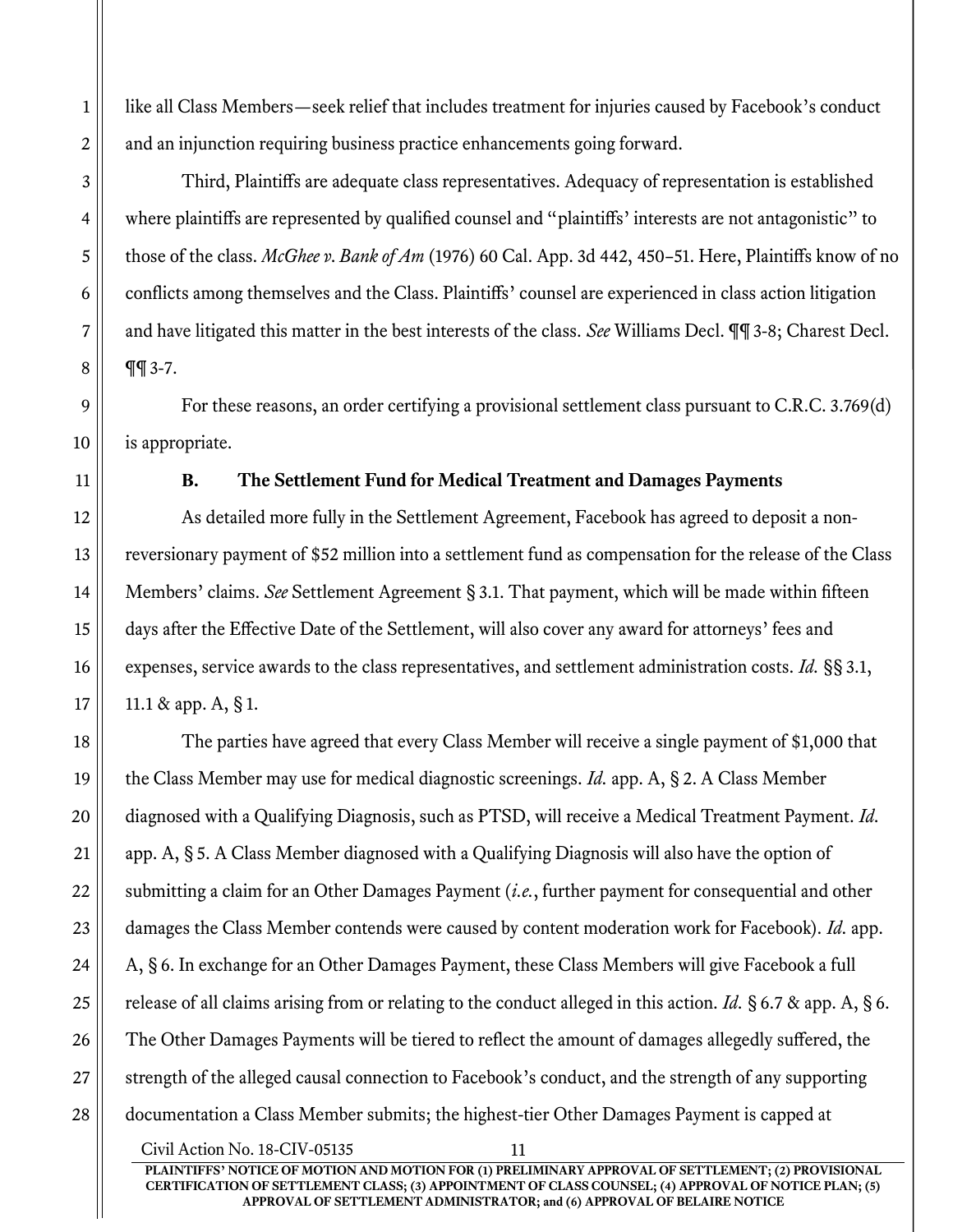\$50,000. Id. app. A, § 6.1. Class Members who do not submit claims for Other Damages Payments will retain their right to assert individual Other Damages Claims in a streamlined arbitration but will waive the ability to assert those claims on a class or aggregated basis or in court. Id. §§ 6.5, 6.6. The allocation plan proposed by Plaintiffs is designed with the goal that no funds remain following disbursements to Class Members, but if any funds do remain, the plan provides that they will be redistributed to all Class Members if sufficient funds remain or donated to a cy près recipient to be approved by this Court if funds are not sufficient to justify the added expense of redistribution. Id. app. A, §§ 7, 8. Any Class Member who accepts such a residual distribution also will give Facebook a full release of all claims arising from or relating to the conduct alleged in this action.

### C. Injunctive Relief

Although Facebook denies Plaintiffs' allegations and denies that its conduct violates California law, the parties have agreed to additional non-monetary considerations in the form of business practice enhancements to address Plaintiffs' concerns. These remedies were evaluated by Plaintiffs' counsel in conjunction with retained experts in the treatment of individuals exposed to trauma to track best industry practices. The safeguards plan developed with these experts' input consists of: (1) tooling enhancements designed to provide Content Moderators with more control over how they view content to help mitigate the potential effects of viewing graphic or disturbing content; (2) training and support designed to help Content Moderators build resilience and learn to cope with the stress of viewing graphic or disturbing content; and (3) providing coaching and other support by licensed mental health counselors for those Content Moderators who need it. Among other things, Facebook has agreed to require that Facebook Vendors in the United States implement the following business practice enhancements within 60 days after the Effective Date of the Settlement:

- Retain clinicians who are licensed, certified, and experienced in the area of mental health counseling in a number sufficient to ensure coverage during all shift hours for Content Moderator review projects involving regular exposure to graphic and objectionable content, Settlement Agreement § 5.1.1(i);
- Conduct resiliency pre-screening and assessments as part of Content Moderators' recruitment and hiring processes, id.  $\S 5.1.1(ii)$ ;

Civil Action No. 18-CIV-05135 12 PLAINTIFFS' NOTICE OF MOTION AND MOTION FOR (1) PRELIMINARY APPROVAL OF SETTLEMENT; (2) PROVISIONAL CERTIFICATION OF SETTLEMENT CLASS; (3) APPOINTMENT OF CLASS COUNSEL; (4) APPROVAL OF NOTICE PLAN; (5) APPROVAL OF SETTLEMENT ADMINISTRATOR; and (6) APPROVAL OF BELAIRE NOTICE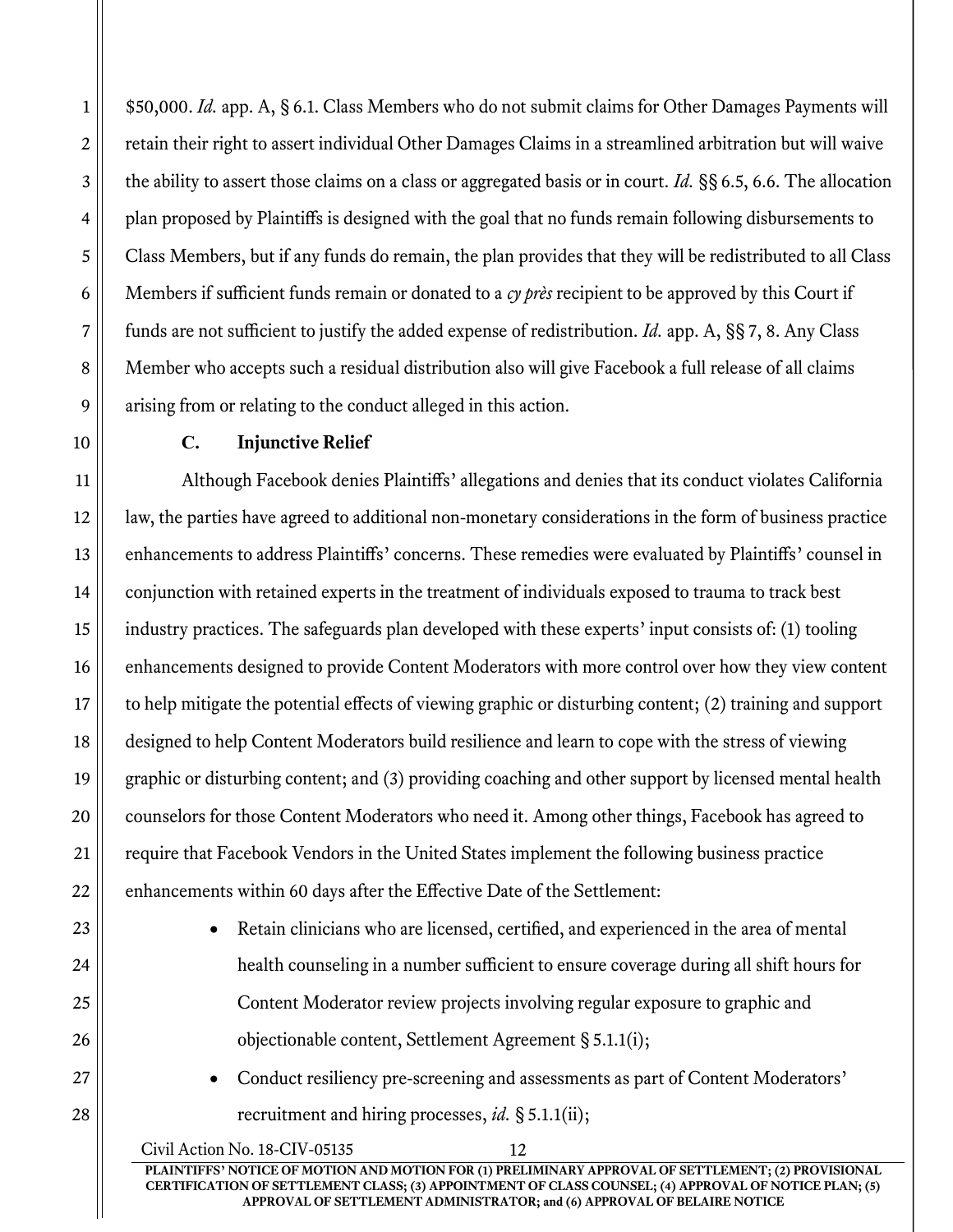| $\mathbf 1$ | Make individual one-on-one coaching sessions available to Content Moderators within<br>$\bullet$                                                                                                             |  |  |
|-------------|--------------------------------------------------------------------------------------------------------------------------------------------------------------------------------------------------------------|--|--|
| 2           | the first month of onboarding and throughout employment and prioritize scheduling                                                                                                                            |  |  |
| 3           | those sessions within one week or less, <i>id</i> . § 5.1.1(iii).                                                                                                                                            |  |  |
| 4           | Make group wellness sessions available to Content Moderators on a monthly basis, id. §<br>$\bullet$                                                                                                          |  |  |
| 5           | 5.1.1(iv);                                                                                                                                                                                                   |  |  |
| 6           | Make available weekly one-on-one coaching or wellness sessions for Content<br>$\bullet$                                                                                                                      |  |  |
| 7           | Moderators on projects involving regular exposure to graphic and objectionable content,                                                                                                                      |  |  |
| 8           | each session lasting a minimum of thirty minutes, id. § 5.1.1(v);                                                                                                                                            |  |  |
| 9           | Ensure that Content Moderators on projects involving regular exposure to graphic and<br>$\bullet$                                                                                                            |  |  |
| 10          | objectionable content who request to speak with a clinician on an expedited basis can do                                                                                                                     |  |  |
| 11          | so within the next working day, id.;                                                                                                                                                                         |  |  |
| 12          | Provide Content Moderators with clear guidelines for how and when they may remove<br>$\bullet$                                                                                                               |  |  |
| 13          | themselves from a specific type of content, id. $\S 5.1.1$ (vi);                                                                                                                                             |  |  |
| 14          | Provide information regarding these psychological support measures and resources to<br>$\bullet$                                                                                                             |  |  |
| 15          | Content Moderators during onboarding and during ongoing resiliency training, id. §                                                                                                                           |  |  |
| 16          | 5.1.1(vii);                                                                                                                                                                                                  |  |  |
| 17          | Post information regarding these psychological support measures at every Content<br>$\bullet$                                                                                                                |  |  |
| 18          | Moderator's workstation, id. § 5.1.1.(viii); and                                                                                                                                                             |  |  |
| 19          | Provide information for reporting Vendor violations of these business practice                                                                                                                               |  |  |
| 20          | enhancements, id. § 5.1.3.                                                                                                                                                                                   |  |  |
| 21          | In addition, Facebook has agreed to implement standardized resiliency requirements across all                                                                                                                |  |  |
| 22          | U.S. Facebook Vendors, id. § 5.1.2(i), to require that U.S. Facebook Vendors submit to both formal                                                                                                           |  |  |
| 23          | audits and unannounced on-site compliance reviews, id. § 5.1.2(ii), and to allow Content Moderators to                                                                                                       |  |  |
| 24          | use Facebook's whistleblower hotline to report Vendor's failure to implement these business practice                                                                                                         |  |  |
| 25          | enhancements, id. § 5.1.3.                                                                                                                                                                                   |  |  |
| 26          | Facebook also will continue to roll out a suite of Well-Being Preference tools on the Single                                                                                                                 |  |  |
| 27          | Review Tool platform used by Content Moderators. Id. §§ 5.1.5-.7. This will allow Content Reviewers                                                                                                          |  |  |
| 28          | to change default settings according to their preferences to mitigate any exposure to graphic or                                                                                                             |  |  |
|             | Civil Action No. 18-CIV-05135<br>13                                                                                                                                                                          |  |  |
|             | PLAINTIFFS' NOTICE OF MOTION AND MOTION FOR (1) PRELIMINARY APPROVAL OF SETTLEMENT; (2) PROVISIONAL<br>CERTIFICATION OF SETTLEMENT CLASS; (3) APPOINTMENT OF CLASS COUNSEL; (4) APPROVAL OF NOTICE PLAN; (5) |  |  |
|             | APPROVAL OF SETTLEMENT ADMINISTRATOR; and (6) APPROVAL OF BELAIRE NOTICE                                                                                                                                     |  |  |
|             |                                                                                                                                                                                                              |  |  |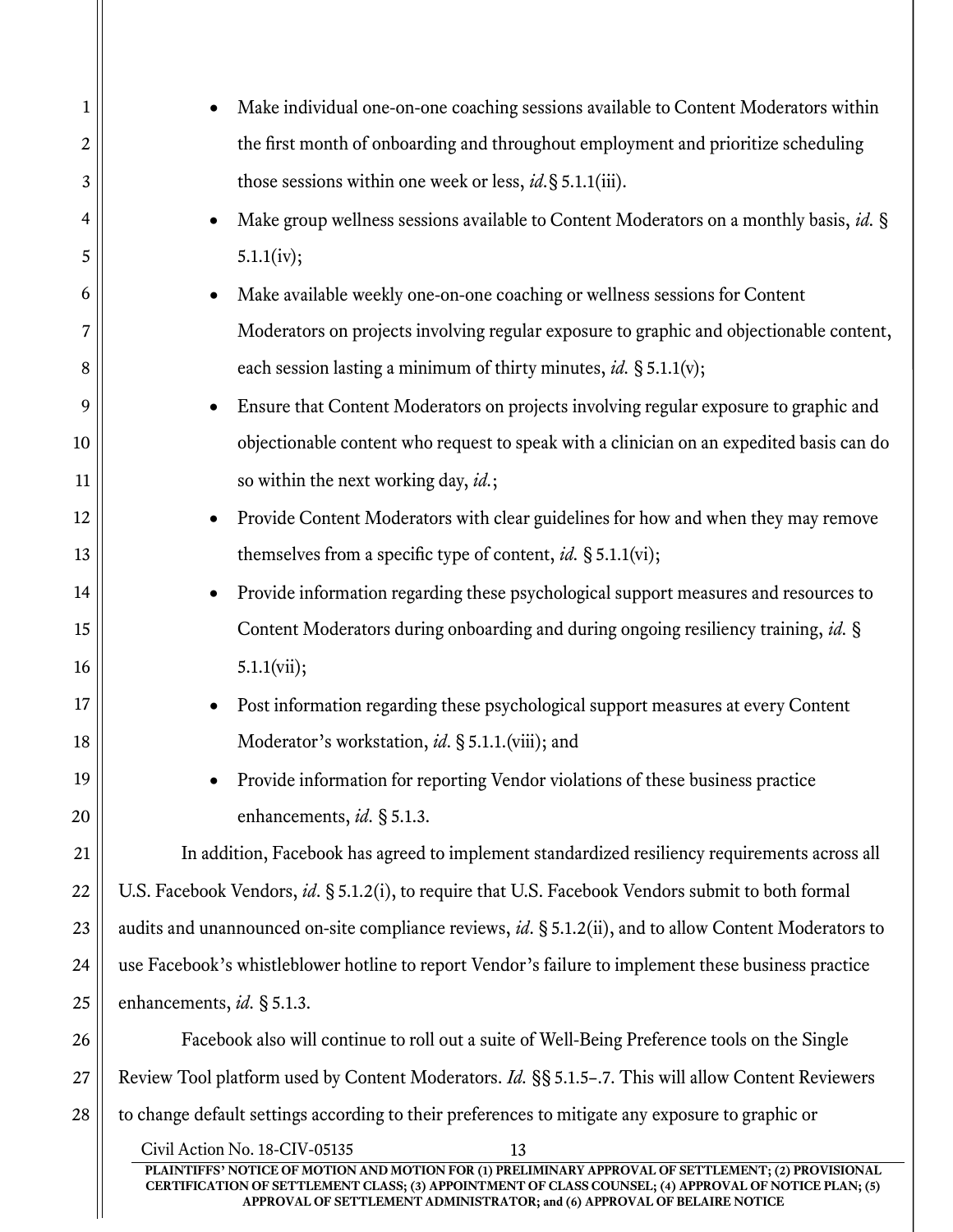| $\mathbf 1$ | disturbing material, including:                                                                                                                                                                                           |  |
|-------------|---------------------------------------------------------------------------------------------------------------------------------------------------------------------------------------------------------------------------|--|
| 2           | Viewing images in black and white, id. § 5.1.5(i);                                                                                                                                                                        |  |
| 3           | Blurring images, id. $\S 5.1.5$ (ii);                                                                                                                                                                                     |  |
| 4           | Blocking faces within images posted to Facebook, id. § 5.1.5(iii);                                                                                                                                                        |  |
| 5           | Blurring video previews, id. § 5.1.5(iv);                                                                                                                                                                                 |  |
| 6           | Auto-muting videos on start, id. § 5.1.5(v);                                                                                                                                                                              |  |
| 7           | Facebook also will continue to roll out other tooling enhancements, including:                                                                                                                                            |  |
| 8           | The ability to preview videos using thumbnail images when technically feasible, id. §                                                                                                                                     |  |
| 9           | $5.1.6(i)$ ; and                                                                                                                                                                                                          |  |
| 10          | Default settings preventing automatic video playback, id. § 5.1.6(ii).                                                                                                                                                    |  |
| 11          | These business practice and tooling enhancements are designed to mitigate the effects of                                                                                                                                  |  |
| 12          | exposure to graphic or objectionable material. These measures were evaluated by Plaintiffs' counsel                                                                                                                       |  |
| 13          | with significant input from two nationally recognized experts in posttraumatic stress. Sonya Norman,                                                                                                                      |  |
| 14          | Ph.D., is the Director of the PTSD Consultation Program at the VA National Center for PTSD and has                                                                                                                        |  |
| 15          | authored more than 100 publications related to PTSD and associated problems. Patricia Watson, Ph.D.,                                                                                                                      |  |
| 16          | is a Senior Educational Specialist for the VA National Center for PTSD, where she has specialized in                                                                                                                      |  |
| 17          | early intervention and resilience since 1998 and has co-authored several field guides for handling                                                                                                                        |  |
| 18          | trauma-induced stress, developing resilience, and recovering from traumatic events; these guides have                                                                                                                     |  |
| 19          | been used by combat soldiers, firefighters, emergency services personnel, law enforcement                                                                                                                                 |  |
| 20          | professionals, and nurses. For over a year, Drs. Norman and Watson advised Plaintiffs' counsel                                                                                                                            |  |
| 21          | regarding the types of business practice enhancements and resiliency measures that would appropriately                                                                                                                    |  |
| 22          | address the wrongdoing alleged by Plaintiffs. <sup>4</sup>                                                                                                                                                                |  |
| 23          |                                                                                                                                                                                                                           |  |
| 24          |                                                                                                                                                                                                                           |  |
| 25          | <sup>4</sup> See Declaration of Sonya Norman, Ph.D. in Support of Plaintiffs' Motion for (1) Preliminary Approval of Settlement: (2) Provisional Certification of Settlement Class: (3) Appointment of Class Counsel: (4) |  |

of Settlement; (2) Provisional Certification of Settlement Class; (3) Appointment of Class Counsel; (4) Approval of Notice Plan; (5) Approval of Settlement Administrator; and (6) Approval of Belaire Notice, ¶ 2 ("Norman Decl."); Declaration of Patricia Watson, Ph.D. in Support of Plaintiffs' Motion for (1) Preliminary Approval of Settlement; (2) Provisional Certification of Settlement Class; (3) Appointment of Class Counsel; (4) Approval of Notice Plan; (5) Approval of Settlement Administrator; and (6) Approval of Belaire Notice,  $\P$  2 ("Watson Decl.").

28

26

27

Civil Action No. 18-CIV-05135 14 PLAINTIFFS' NOTICE OF MOTION AND MOTION FOR (1) PRELIMINARY APPROVAL OF SETTLEMENT; (2) PROVISIONAL CERTIFICATION OF SETTLEMENT CLASS; (3) APPOINTMENT OF CLASS COUNSEL; (4) APPROVAL OF NOTICE PLAN; (5) APPROVAL OF SETTLEMENT ADMINISTRATOR; and (6) APPROVAL OF BELAIRE NOTICE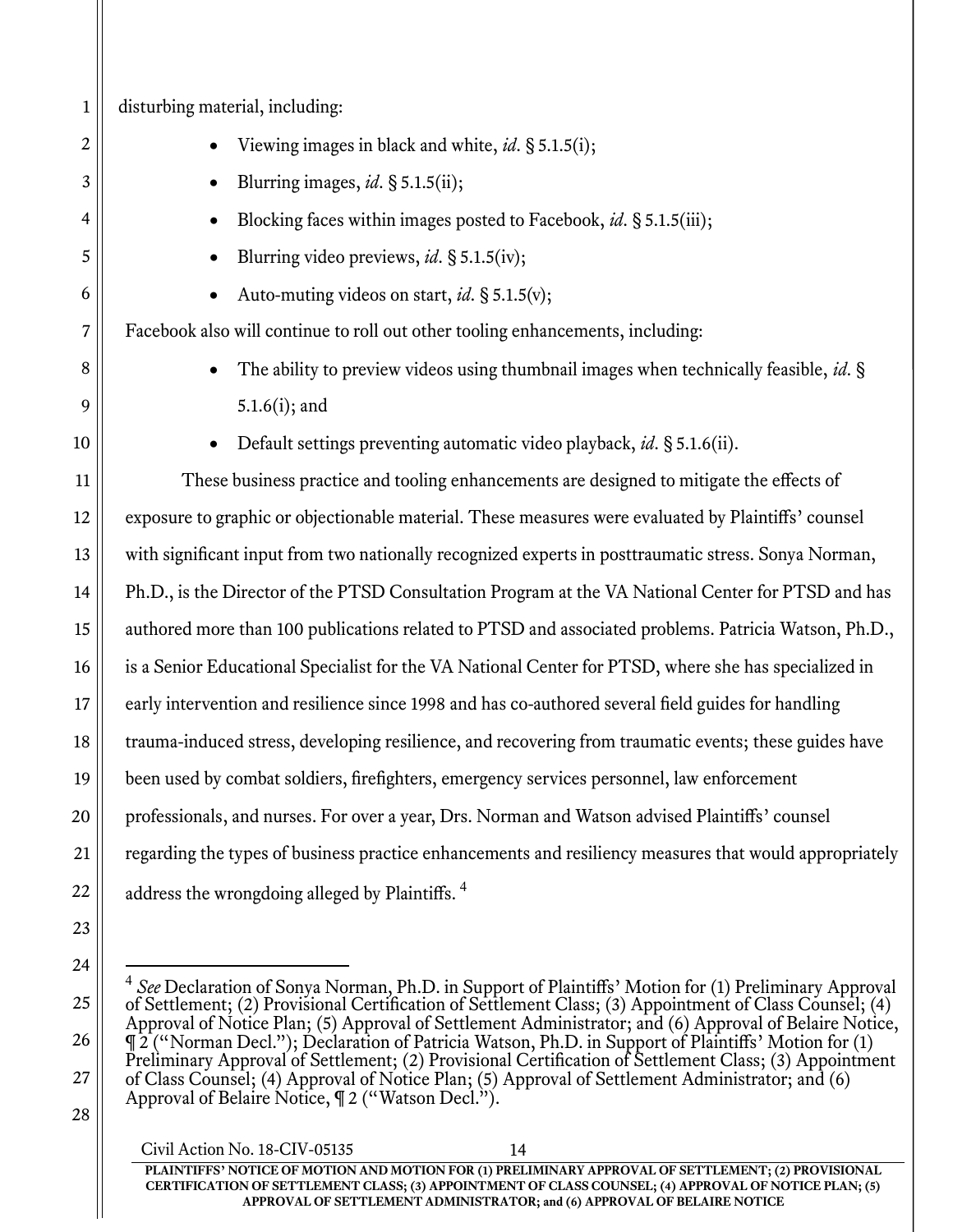### IV. THE SETTLEMENT IS FAIR AND REASONABLE

To evaluate the fairness of a class action settlement, California courts consider "the strength of plaintiffs' case; the risk, expense, complexity[,] and likely duration of further litigation; the risk of maintaining class action status through trial; the amount offered in settlement; the extent of discovery completed and the stage of the proceedings; the experience and views of counsel; the presence of a governmental participant; and the reaction of the class members to the proposed settlement." Reed v. United Teachers L.A., (2012) 208 Cal. App.  $4<sup>th</sup>$  322, 336. While an agreement reached under these circumstances presumably will be fair to all concerned, particularly when few of the affected class members express objections, in the final analysis it is the court that bears the responsibility to ensure that the recovery represents a reasonable compromise, given the magnitude and apparent merit of the claims being released, discounted by the risks and expenses of attempting to establish and collect on those claims by pursuing the litigation.  $Kullar$ , 168 Cal. App.  $4<sup>th</sup>$  at 129.

A. The Settlement was reached through informed and non-collusive negotiations. "[A] presumption of fairness exists where . . . [a] settlement is reached through arm's-length bargaining." Wershba, 91 Cal. App. 4<sup>th</sup> at 245 (quoting *Dunk*, 48 Cal. App. 4<sup>th</sup> at 1802; see also Clark v. Am. Residential Servs. LLC (2009) 175 Cal. App. 4<sup>th</sup> 785, 799 (quoting *Dunk*, 48 Cal. App. 4<sup>th</sup> at 1802). Here, the settlement was achieved after nearly two years of hotly contested litigation and after three daylong mediation sessions overseen by the Hon. Rebecca Westerfield (Ret.), a JAMS mediator with significant experience resolving complex cases. See Williams Decl. ¶ 7-8; Charest Decl. ¶ 6-7; see also Declaration of Hon. Rebecca Westerfield (Ret.). These negotiations were informed by the opinions and views of Drs. Norman and Watson with whom Plaintiffs consulted throughout the process to ensure that the relief agreed to was adequate to address the Class Members' health needs. See Norman Decl. ¶ 3; Watson Decl. ¶ 3.

B. Sufficient discovery and investigation have been completed to warrant settlement.

A court must "receive and consider enough information about the nature and magnitude of the claims being settled, as well as the impediments to recovery, to make an independent assessment of the reasonableness of the terms to which the parties have agreed." Kullar, 168 Cal. App. 4<sup>th</sup> at 133. Here,

1

2

3

4

5

6

7

8

9

10

11

12

13

14

15

16

17

18

19

20

21

22

23

24

25

26

27

Civil Action No. 18-CIV-05135 15 PLAINTIFFS' NOTICE OF MOTION AND MOTION FOR (1) PRELIMINARY APPROVAL OF SETTLEMENT; (2) PROVISIONAL CERTIFICATION OF SETTLEMENT CLASS; (3) APPOINTMENT OF CLASS COUNSEL; (4) APPROVAL OF NOTICE PLAN; (5) APPROVAL OF SETTLEMENT ADMINISTRATOR; and (6) APPROVAL OF BELAIRE NOTICE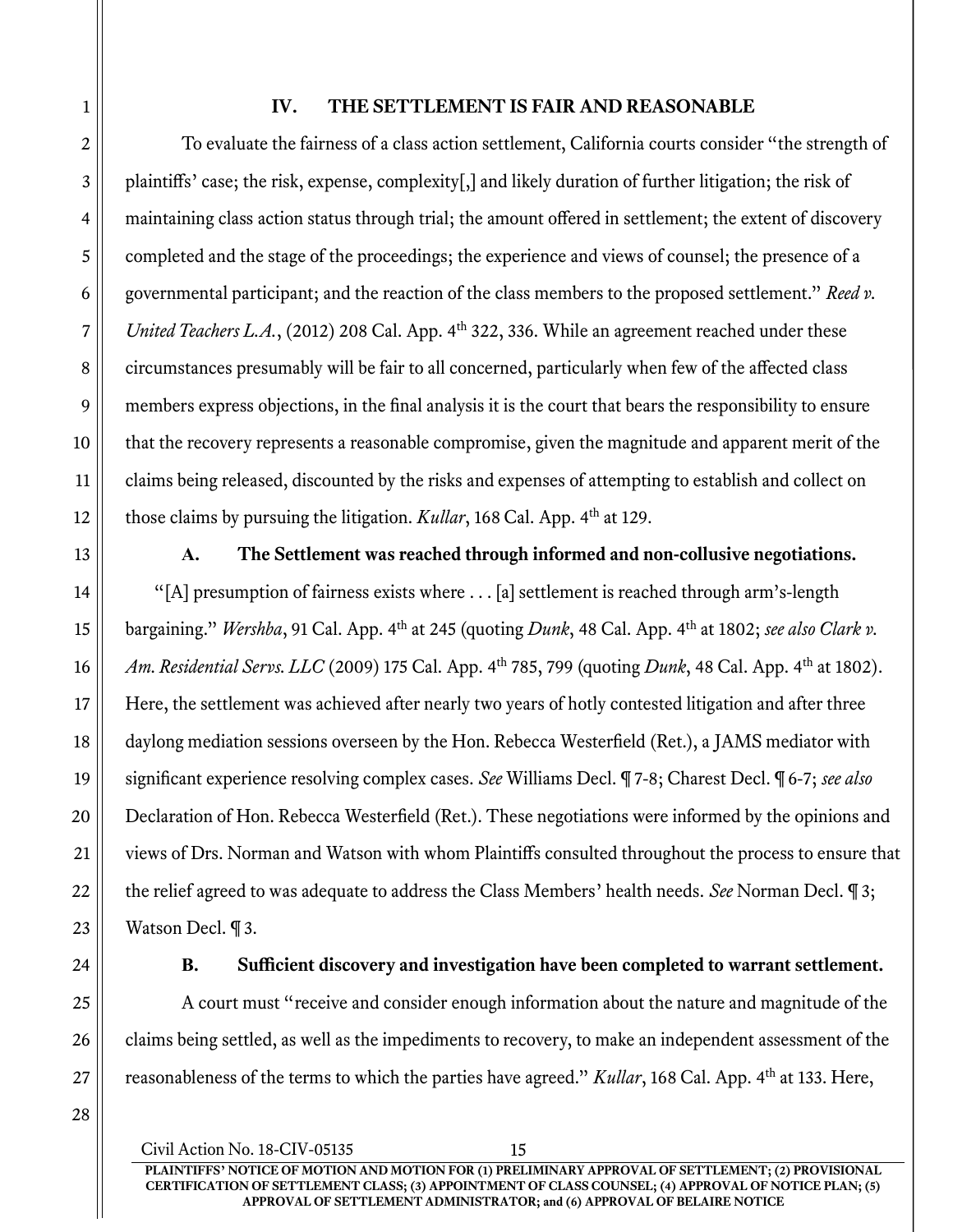the parties have engaged in substantial discovery regarding certification, merits, and how Facebook's (and its Vendor's) practices impacted Class Members.

The extensive discovery in this matter included Plaintiffs' responses to Facebook's interrogatories and production of documents. Williams Decl. ¶ 6; Charest Decl. ¶ 5. In addition, Plaintiffs Elder and Ramos were deposed by Facebook. Charest Decl. ¶ 5. Class Counsel fought aggressively to obtain relevant discovery from Facebook, meeting and conferring with Facebook's counsel on numerous occasions, including two sessions at counsel's office in Palo Alto in which Class Counsel spoke directly with Facebook's IT personnel in an attempt to come to a proper understanding of Facebook's data management systems and how they bear on the issues at stake in this litigation. Williams Decl. ¶ 6. As a result, Plaintiffs obtained extensive discovery from Facebook, permitting them to thoroughly evaluate the strength of the case and the risks associated with continued litigation. Id.; Charest Decl. ¶ 5. In response to document requests served by Plaintiffs, Facebook produced—and Plaintiffs have thoroughly reviewed—approximately 55,000 documents. Williams Decl. ¶ 6. Plaintiffs also deposed the vice president of operations at Facebook. Id.

C. The costs, risks, and likely length of trial and appeal favor preliminary approval.

In assessing the settlement, any possible recovery should be "discounted by the risks and expenses of attempting to establish and collect on those claims by pursuing the litigation." Kullar, 168 Cal. App. 4<sup>th</sup> at 129. Consideration of the costs, risks, and length of ongoing discovery, motions practice, a trial, post-trial proceedings, and subsequent appeal further confirm that the settlement is well within the range of possible approval.

The settlement is significant on its own terms, but even more so when measured against the costs, risks, and length of trial and appeal. It provides value by securing immediate relief that otherwise would not have been available for years. Sykes v. Harris, No. 09 Civ. 8486 (DC), 2016 WL 3030156, at \*14 (S.D.N.Y. 2016) ("[M]uch of the value of a settlement lies in the ability to make funds available promptly." (internal citation and quotation marks omitted)); In re Am. Bank Note Holographics, Inc., 127 F. Supp. 2d 418, 425 (S.D.N.Y. 2001) ("Settlement also confers an immediate benefit. . . . Add on time for a trial and appeals, and the class would have seen no recovery for years. Class counsel properly considered this factor as well."). The relative speed of the proposed relief, as compared to the estimated

Civil Action No. 18-CIV-05135 16 PLAINTIFFS' NOTICE OF MOTION AND MOTION FOR (1) PRELIMINARY APPROVAL OF SETTLEMENT; (2) PROVISIONAL CERTIFICATION OF SETTLEMENT CLASS; (3) APPOINTMENT OF CLASS COUNSEL; (4) APPROVAL OF NOTICE PLAN; (5) APPROVAL OF SETTLEMENT ADMINISTRATOR; and (6) APPROVAL OF BELAIRE NOTICE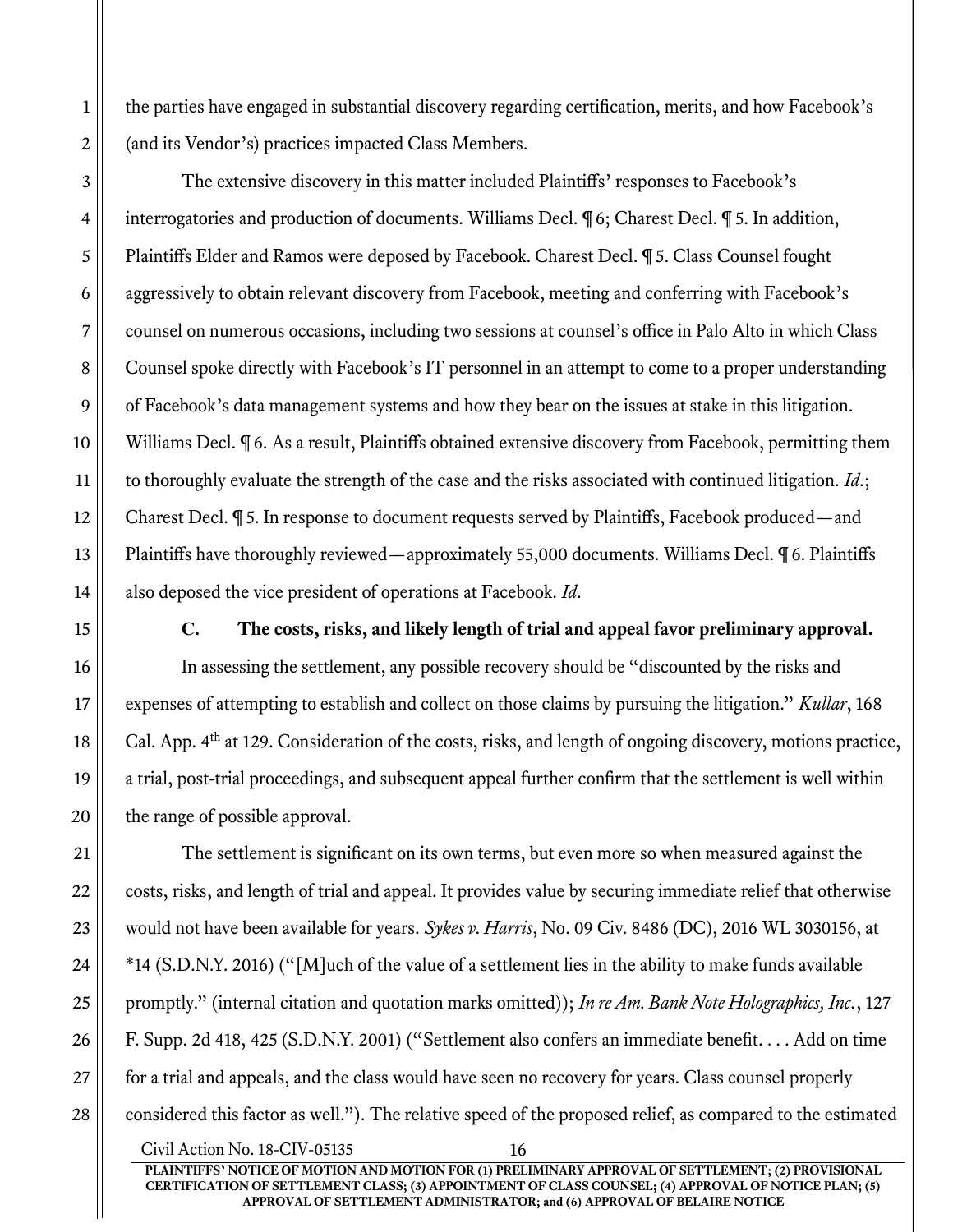time to take this case to trial and through appeal, is especially important in a case involving mental health and well-being.

#### D. The proposed Notice and Notice Plan adequately inform Class Members of the Settlement terms and their rights.

Courts have broad discretion in fashioning an appropriate notice program so long as it satisfies all due process requirements. Cal. Civ. Code § 1781; Wershba, 91 Cal. App. 4<sup>th</sup> at 235; C.R.C. 3.769. The actual form and contents of the notice are within the Court's discretion. Wershba, 91 Cal. App. 4<sup>th</sup> at 251. Notice "must contain an explanation of the proposed settlement and procedures for class members to follow in filing written objections to it and in arranging to appear at the settlement hearing and state any objections to the proposed settlement." Cal. Rule of Court 3.769(f ). The notice must "fairly apprise the . . . members of the class of the terms of the proposed settlement and of the options that are open to them in connection with [the] proceedings." Cellphone Termination Fee Cases, 186 Cal. App. 4<sup>th</sup> at 1393 (quoting  $7$ -Eleven, 85 Cal. App.  $4<sup>th</sup>$  at 1164).

The proposed Notice<sup>5</sup> satisfies these requirements. It states in plain language: (1) the nature of the action; (2) the definition of the Class; (3) the claims; (4) the basic terms of the agreement; (5) the ability to enter an appearance through counsel if a Class Member so desires; (6) how to object to the settlement; (7) the time and manner for objecting; (8) the binding effect of a Class judgment and the terms of release; (9) the claim filing process and a description of the allocation plan; and (10) the maximum requests for an award of attorneys' fees, reimbursement of costs, and a service award to the named Plaintiffs for their work on behalf of the Class. The Notice directs Class Members to a settlement website and provides contact information for the settlement administrator. The notice thus "provide<sup>[s]</sup> all of the detail required by statute or court rule, in a highly accessible form" and is consistent with notices that have been approved in other cases. See Chavez, 162 Cal. App. 4<sup>th</sup> at 57–58 (approving notice and holding that directing class members to a website "was a perfectly acceptable manner of giving notice").<sup>6</sup>

CERTIFICATION OF SETTLEMENT CLASS; (3) APPOINTMENT OF CLASS COUNSEL; (4) APPROVAL OF NOTICE PLAN; (5) APPROVAL OF SETTLEMENT ADMINISTRATOR; and (6) APPROVAL OF BELAIRE NOTICE

Civil Action No.  $18$ -CIV-05135 PLAINTIFFS' NOTICE OF MOTION AND MOTION FOR (1) PRELIMINARY APPROVAL OF SETTLEMENT; (2) PROVISIONAL  $5$  The proposed Long-Form Notice, Short-Form Notice, and Claim Form are attached as Exhibits 2 to4.  $6$  See also Cellphone Termination Fee Cases, 186 Cal. App.  $4<sup>th</sup>$  at 1393 (approving notice where the longform notice explained that payments would be made on a pro rata basis and explained "the total amount of the common fund recovery, the nature of the costs and fees to be deducted from the common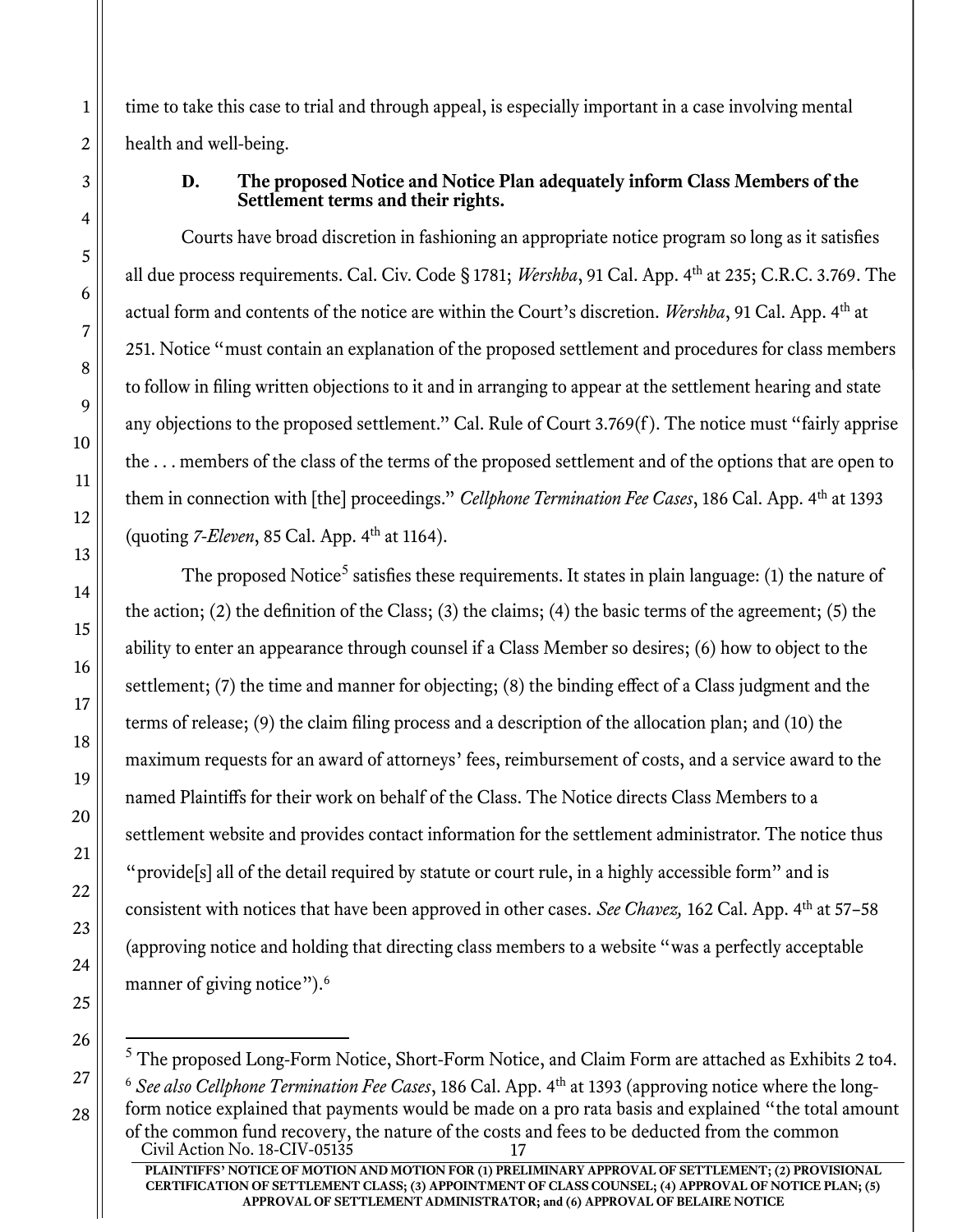Plaintiffs propose the following plan for providing Notice to Class members within 30 days after entry of an Order granting preliminary approval of the Settlement:

E-mail and Postcard Notice. Plaintiffs propose that the Settlement Administrator provide Notice though a combination of e-mail and postcard notice substantially in the form attached as Exhibit 3. Email notice will be provided to Class Members for whom Facebook's Vendors have an e-mail address. Postcard notice will be provided to Class Members for whom Facebook's Vendors do not have an e-mail address; for those Class Members, postcards will be sent to the last known mailing address reflected in the Vendors' systems as updated through the National Change of Address ("NCOA") database. The email and postcard notices will provide a link to, or the website address of, the Settlement Website and will provide a telephone number that Class Members can call for information about the Settlement.

Settlement Website. The Settlement Administrator will publish a traditional "long form" notice substantially in the form attached hereto as Exhibit 2 through the creation of a Settlement Website, which will be maintained by the Settlement Administrator in the period beginning three (3) business days before Notice is first disseminated and ending thirty (30) days after the later of (a) the expiration date of any checks for Residual Distributions; and (b) the expiration date of any checks for Other Damages Payments or, if no such checks are mailed, 120 days after any electronic transfers of Other Damages Payments. The Settlement Website will (a) notify Class Members of their rights to object to this Agreement or to opt out of the Settlement Class; (b) notify Class Members that no further notice will be provided to them that the Settlement has been approved; (c) inform Class Members that they should monitor the Settlement Website for further developments; (d) inform Class Members of their right to attend the Fairness Hearing conducted by the Court; (e) include any required notice of any motion(s) made by Class Counsel for any Attorneys' Fees Award and/or any Class Representative Service Award; (f) include a copy of the Settlement Agreement, the Class Notice, and any other information or materials required by a Class Member to object to the Settlement Agreement or to opt out of the Settlement Class; (g) include copies of the material documents that are filed with the Court in

fund,"and "[t]he settlement Web site included the "'Plan of Allocation,'" detailing how payments would be made to class members").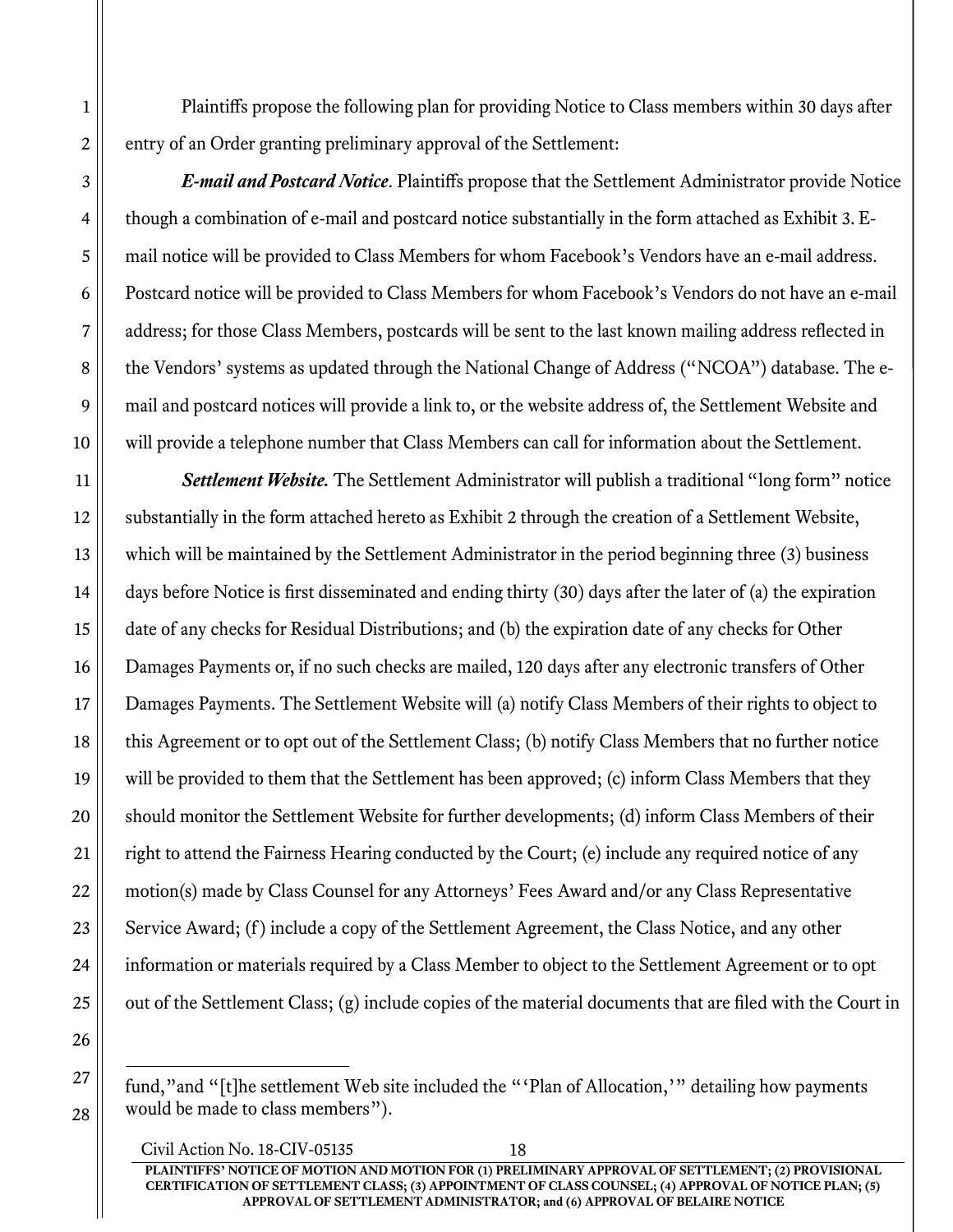connection with the Settlement; and (h) include any other information or materials that may be required by the Court.

**Phone Line.** The Settlement Administrator will establish a phone line that Class Members can call for answers to questions about the Settlement. The telephone line will be maintained by the Settlement Administrator in the period beginning three (3) business days before Notice is first disseminated until one year after the Effective Date of the Settlement.

Settlement Administrator. Class Counsel request that Epiq Class Action & Claims Solutions, Inc. ("Epiq") be appointed as the Settlement Administrator to administer the Settlement, *i.e.*, providing notice to the Class and administering the Initial Payment, the Medical Treatment Payments, the Residual Distributions (if any), and the distribution (if any) to the cy près recipient. Epiq is an experienced and well-regarded settlement administrator who has administered numerous settlements involving complex and sensitive claims.

The proposed form of notice adequately explains the settlement terms and options available to class members.

#### V. THE PROPOSED BELAIRE NOTICE PROTECTS THE PRIVACY INTEREST OF SETTLEMENT CLASS MEMBERS

Plaintiffs, on behalf of themselves and the proposed Settlement Class, request that the Court grant the [Proposed] Order Regarding *Belaire* Notice to Proposed Settlement Class Members, which creates a procedure to disseminate the [Proposed] Belaire Notice to Settlement Class Members. The [Proposed] Belaire Notice gives Class Members the option of objecting to the disclosure of their names and contact information to Class Counsel and Defense Counsel, thereby protecting Class Members' right to privacy. See Belaire-West Landscape, Inc. v. Superior Court (2007) 149 Cal. App. 4th 554, 556. This notice and opportunity to object shall be disseminated in connection with the notice of the Settlement itself and may be incorporated into the form(s) of notice approved for distribution by the Court in its Preliminary Approval Order.

1

2

Civil Action No. 18-CIV-05135 19 PLAINTIFFS' NOTICE OF MOTION AND MOTION FOR (1) PRELIMINARY APPROVAL OF SETTLEMENT; (2) PROVISIONAL CERTIFICATION OF SETTLEMENT CLASS; (3) APPOINTMENT OF CLASS COUNSEL; (4) APPROVAL OF NOTICE PLAN; (5) APPROVAL OF SETTLEMENT ADMINISTRATOR; and (6) APPROVAL OF BELAIRE NOTICE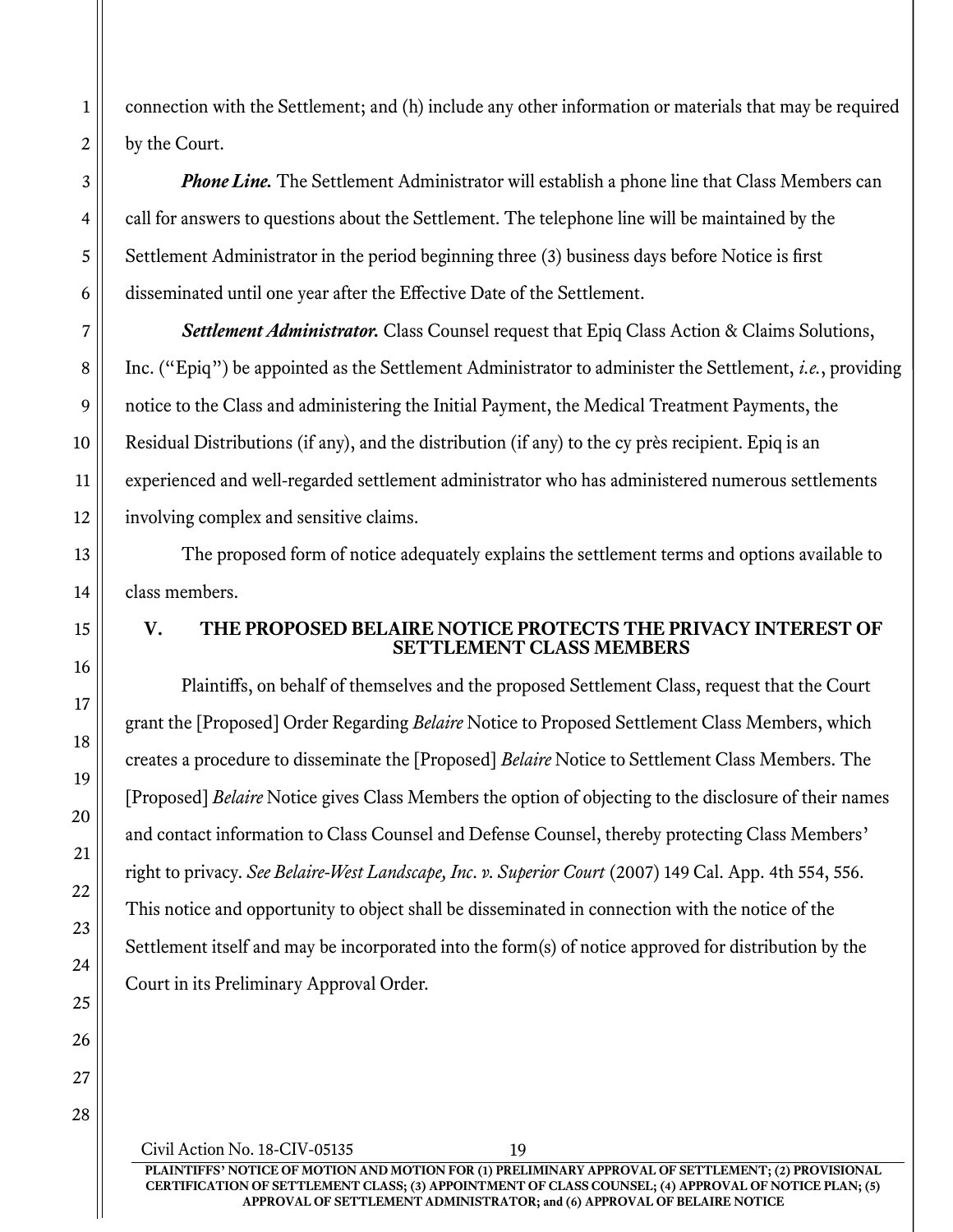## VI. THE PROPOSED FEE AND EXPENSE AWARD IS FAIR AND REASONABLE

# A. Class representatives' proposed service awards.

The settlement agreement provides for a class representative service awards to Plaintiffs, subject to the Court's approval, in recognition of their efforts and work in prosecuting the class action. If preliminary approval is granted, Plaintiffs will submit declarations explaining the time and input Plaintiffs contributed to the case as well as the risks they faced in doing so.

## B. Class Counsel's request for fees and expenses.

Class Counsel has thoroughly investigated and litigated this action and will file a motion for expenses and attorneys' fees to be approved by the Court. Class Counsel will seek no more than \$17 million in fees and expenses; this is equivalent to 32.7% of the recovery for the Class. This amount is reasonable in light of the experience of Class Counsel, the contingent risk they undertook, the novelty of the claims pursued (and the attendant uncertainty of success), and the overwhelmingly positive results obtained for the Class Members, including medical screening and treatment, monetary relief, and injunctive relief.

# VII. SETTING A SCHEDULE FOR FINAL APPROVAL IS APPROPRIATE

Upon granting preliminary approval to a class settlement, a court's order must include the time, date, and place of the final approval hearing and any other matters deemed necessary for the proper conduct of a settlement hearing. C.R.C. 3.769(e). The parties respectfully propose the following schedule for the final approval hearing:

Civil Action No. 18-CIV-05135 20 PLAINTIFFS' NOTICE OF MOTION AND MOTION FOR (1) PRELIMINARY APPROVAL OF SETTLEMENT; (2) PROVISIONAL CERTIFICATION OF SETTLEMENT CLASS; (3) APPOINTMENT OF CLASS COUNSEL; (4) APPROVAL OF NOTICE PLAN; (5) APPROVAL OF SETTLEMENT ADMINISTRATOR; and (6) APPROVAL OF BELAIRE NOTICE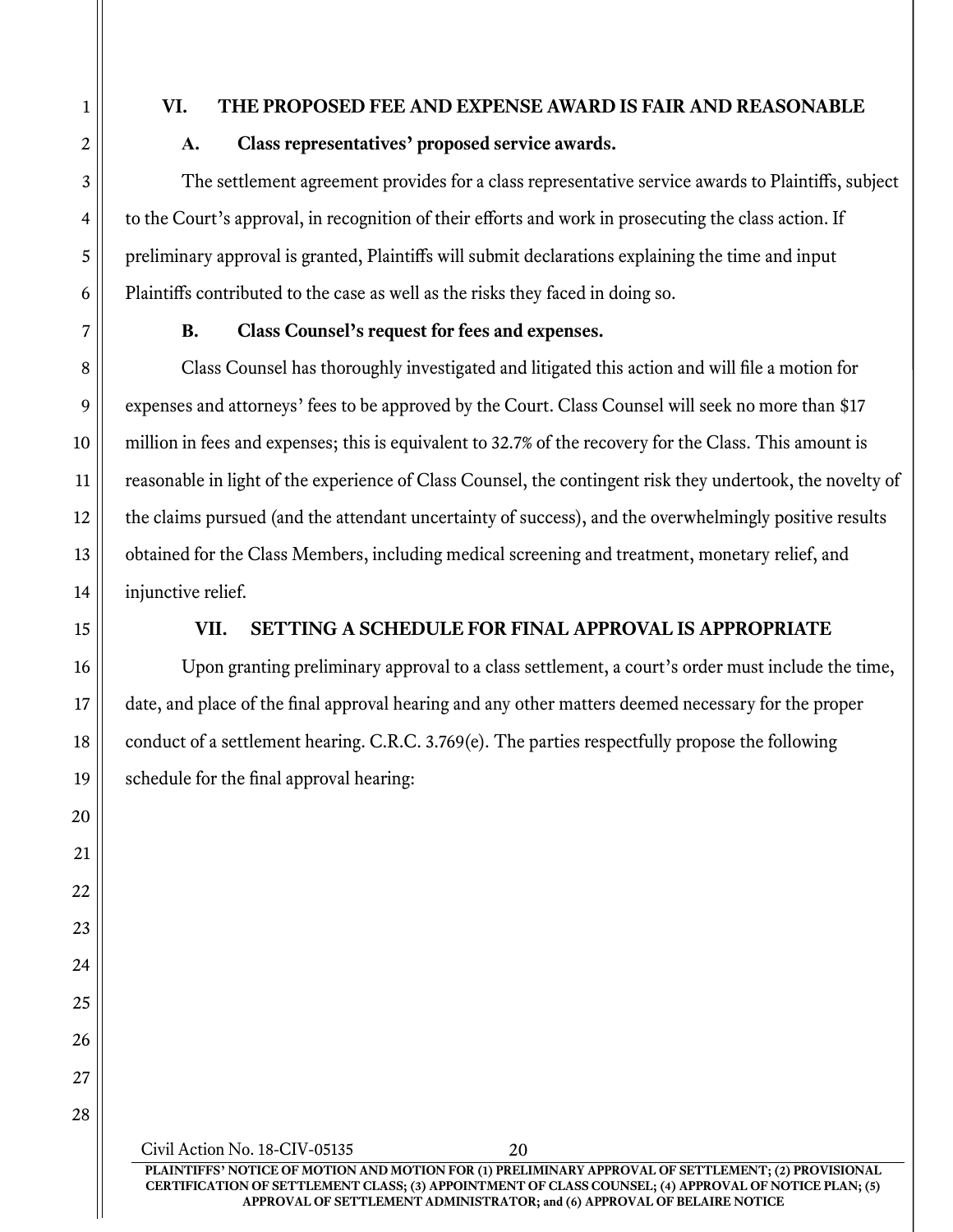| Event                                                                                                                    | <b>Proposed Deadline</b>                                |
|--------------------------------------------------------------------------------------------------------------------------|---------------------------------------------------------|
| Notice campaign to begin, including<br>website, mailing and digital notice                                               | (30 days from date of entry of preliminary<br>approval) |
| Last day to file motion for attorneys' fees,<br>costs, reimbursement of expenses, and<br>service awards                  | (14 days before the objection deadline)                 |
| Last day for Class members to object to<br>and/or request exclusion from the Class                                       | (30 days from Notice)                                   |
| Last day for Plaintiffs to file motion in<br>support of final approval of the<br>Settlement and to respond to objections | (14 days after objection deadline)                      |
| Fairness hearing                                                                                                         | . at<br>a.m.                                            |

# VIII. CONCLUSION

For the foregoing reasons, Plaintiffs respectfully request that the Court grant the instant motion

in its entirety and preliminarily approve the Settlement Agreement.

Dated: May 8, 2020 Respectfully Submitted,

|                               | Steven N. Williams                                                                                    |
|-------------------------------|-------------------------------------------------------------------------------------------------------|
|                               | Joseph R. Saveri (SBN 130064)                                                                         |
|                               | Steven N. Williams (SBN 175489)                                                                       |
|                               | Gwendolyn Giblin (SBN 181973)                                                                         |
|                               | Kevin Rayhill (SBN 267496)                                                                            |
|                               | Kyle Quackenbush (SBN 322401)                                                                         |
|                               | JOSEPH SAVERI LAW FIRM, INC.                                                                          |
|                               | 601 California Street, Suite 1000                                                                     |
|                               | San Francisco, CA 94108                                                                               |
|                               | Telephone: (415) 500-6800                                                                             |
|                               | Facsimile: (415) 395-9940                                                                             |
|                               | jsaveri@saverilawfirm.com                                                                             |
|                               | swillliams@saverilawfirm.com                                                                          |
|                               | ggiblin@saverilawfirm.com                                                                             |
|                               | krayhill@saverilawfirm.com                                                                            |
|                               | kquackenbush@saverilawfirm.com                                                                        |
|                               |                                                                                                       |
|                               | Korey A. Nelson (admitted <i>pro hac vice</i> )                                                       |
|                               | knelson@burnscharest.com                                                                              |
|                               | Lydia A. Wright (admitted <i>pro hac vice</i> )                                                       |
|                               | lwright@burnscharest.com                                                                              |
| Civil Action No. 18-CIV-05135 |                                                                                                       |
|                               | PLAINTIFFS' NOTICE OF MOTION AND MOTION FOR (1) PRELIMINARY APPROVAL OF SETTLEMENT; (2) PROVISIONAL   |
|                               | CERTIFICATION OF SETTLEMENT CLASS; (3) APPOINTMENT OF CLASS COUNSEL; (4) APPROVAL OF NOTICE PLAN; (5) |
|                               | APPROVAL OF SETTLEMENT ADMINISTRATOR; and (6) APPROVAL OF BELAIRE NOTICE                              |